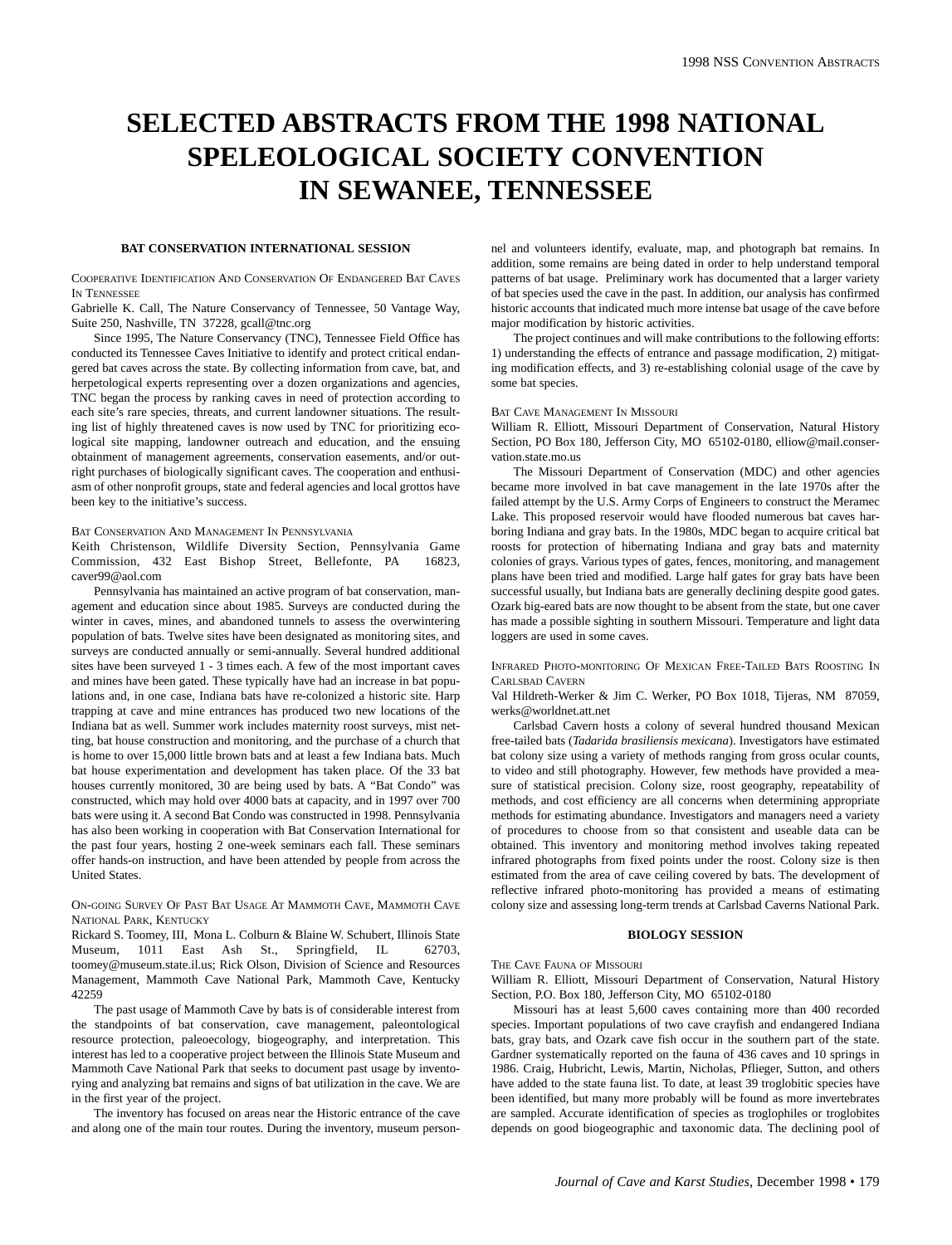invertebrate taxonomists has made the basic task of identification and description more difficult.

SNAPSHOTS OF SUBTERRANEAN BIODIVERSITY: 1888, 1960, AND 1997

Katrina Haugen & David C. Culver, Environmental Studies Program, American University, Washington, DC 20016

In 1888, A.S. Packard gave a complete list of known stygobites and troglobites, with their distribution. Brother Nicholas Sullivan did the same in 1960, as did Hobbs and Culver in 1997. In 1888, 13 counties were reported as having at least one obligate cave species. In 1960, this number was 176, and in 1997 it was 630, ~ 20% of all U.S. counties. Mean number of species, due to more counties with at least one species, actually declined from a high of 6.7 in 1888 to 4.7 in 1997. Overall, the distribution became more skewed with time. An analysis of the 13 counties known to have an obligate subterranean species in 1888 declined to 3.8 in 1960 and rose to 11.6 in 1997. The original decline was the result of Packard's tendency to believe every cave inhabitant was cave-limited. Nowhere was this more pronounced than in Mammoth Cave.

PRELIMINARY REPORT ON THE BIOLOGY OF CUEVA DE VILLA LUZ, TABASCO, **MEXICO** 

Kathy Lavoie, State University of New York-Plattsburgh, Plattsburgh, NY; Diana Northup, University of New Mexico, Albuquerque, NM; Penny Boston, Complex Systems, Inc., Boulder, CO; Carlos Blanco-Montero, Rohm and Haas Company, Agricultural Chemicals North America, Avenida Vallarta 6503, Zapopan, Jalisco, Mexico

We present a preliminary overview of the biology of Cueva de Villa Luz in Tapijulapa, Tabasco, Mexico. Much of the cave is a stream passage,the water milky-white with sulfur. Many passages in the cave have very high levels of H2S, varying from 0 to 57-127 ppm. Most passages were above 10 ppm. The pH of the environment was generally more acidic than typically found in a limestone cave. Exceptionally low pHs were associated with"snottites" or microbial veils (pH 0.3-0.7), and in one area we identified a deposit of bat guano mixed with gypsum paste which had a pH of 0.0. Sulfate-reducing bacteria were present in very high numbers (105-106 +) in all sediments. Coliform bacteria survived in the mainstream passage, but were not detected in springs entering the cave. Microbial involvement is evident in the formation of white filaments in the cave stream and in microbial veils suspended from gypsum, possibly in association with webs of spiders or fungus gnats. The most abundant organisms are the midges, *Tendipes fulvipilus*, which are the main prey for the molly, *Poecilia sphaenops*, which consumes both the aquatic larvae and adults. The fish are in turn preyed upon by a hemipteran (not identified). There was a very high density of predatory invertebrates throughout the cave, particularly spiders, fungus gnat larvae, and amblypygids. We found little evidence for terrestrial troglobites, with the possible exception of a spider and nematodes found in highly acidic vermiculations.

DISTRIBUTION AND ABUNDANCE OF CAVE CRICKETS IN MAMMOTH CAVE NATIONAL PARK DUE TO WEATHER FROM 1995 TO 1997 AND ENTRANCE RETROFITTING IN 1996

Thomas Poulson & Kurt Helf, Department of Biological Sciences, University of Illinois-Chicago, Chicago, IL; Kathy Lavoie, State University of New York-Plattsburgh, Plattsburgh, NY

Five out of 9 entrances were retrofitted in 1996 to stop air movement. Two of these entrances had existing steel doors that slowed air movement and 2 had antiquated open gates. All retrofitted entrances incorporated exit/entry tubes for animal movement in their designs. We censused 4 to 16 10-m transects, depending on cave size and decline in animal abundance away from the entrance, 2-4 times per year in 1995 and 1996 and bimonthly in 1996-1997. Except for one cave, where the positions and lengths of the exit tubes were not conducive to cave cricket use, there were no negative effects of retrofitting on animals other than pipistrelles. Air movement, but not winter temperature gradient, was also eliminated with the retrofits. There was a slow increase in cave cricket numbers from 1995 through 1997 correlated with short-term winter weather but not with average or extreme monthly temperatures. From 1995 to 1997 there were fewer and shorter periods with temperatures remaining below 5°C and more short respites of 2-3 days when temperatures remained above 10°C due to light rain. On these favorable nights, after many days or even weeks with no foraging, cave crickets exited in synchrony and foraged in large numbers. In summer there were no temperature constraints and cave crickets exited every night. Exiting was asynchronous with the usual 9-12 days between the summer foraging bouts.

CAVE CRICKETS AT MAMMOTH CAVE NATIONAL PARK: YOU ARE WHAT YOU EAT Kathy Lavoie, State University of New York-Plattsburgh, Plattsburgh, NY; Thomas Poulson & Kurt Helf, Department of Biological Sciences, University of Illinois, Chicago, Chicago, IL

What do cave crickets eat? In aquaria with single food types, crickets do not gain weight on partially decomposed leaf litter with fungal hyphae, moss, lichens, leaves, or live earthworms and other litter organisms. Crickets gain 5- 35% of crop empty live weight (CELW) on overripe fruit, fresh mushrooms, and deer fecal pellets. Crickets gain 70-120% of CELW on rotting mushrooms. But, crickets gain 100-250% of CELW on both our 'high quality' canned cat food baits and 'low quality' wet cereal or metamucil mush that they readily locate in the field. The mystery is that high quality foods seem to be rare in the field whether we use extensive walking surveys of mushrooms and deer pellets or intensive 1 m2 searches for mouse and invertebrate feces or small carrion. Nonetheless, crickets gain as much weight foraging on natural foods as they do when feeding on our artificial bait patches. Certainly crickets are better at finding quality items than we are, using their acute olfactory senses. However, the low Na/K ratios and low caloric density of their crop contents suggests they are not getting much carrion, even though we have seen them quickly locate and carry off horseflies killed at cave entrances.

CORROSION RESIDUES FROM LECHUGUILLA CAVE: COZY HOME OR LIVING HELL FOR MICROBES?

Michael N. Spilde, Diana E. Northup; Penelope J. Boston & Clifford N. Dahm, University of New Mexico, Albuquerque, NM

Many ceiling and wall areas of Lechuguilla Cave, New Mexico, exhibit deposits called "corrosion residues'' (CRs) which appear to be breakdown products of several minerals. These CRs may be colored black, gray, pink, orange, red, or ocher and are distributed throughout the cave. Geologists have hypothesized that Lechuguilla's extensive CRs are the long-term result of upwelling corrosive air. Using enrichment cultures and Scanning Electron Microscopy, Cunningham and Northup discovered extensive bacterial and fungal communities in CRs. Preliminary evidence, including the presence of presumptive bacterial filaments in pits in the wall rock underlying CRs, implies that microorganisms may play an active role in corrosion of parent rock. Potentially, microorganisms could oxidize reduced compounds from the atmosphere or wall rock. The resulting acidity and other redox effects could consequently degrade the rock substrate. Our molecular phylogenetic studies are identifying the nature of this microbial community. Energy Dispersive X-Ray (EDX) analyses of these residues and underlying wall rock reveals the presence of a heterogeneous makeup including the presence of iron and manganese oxides, as previously shown by Cunningham, along with phosphorus, clays, and sulfur. We have also identified rare earth elements, probably associated with apatite in the original limestone, and vanadium in some of the CRs. We are investigating the possible association of these potential inorganic energy sources with microorganisms present.

PHYLOGENETIC ANALYSIS OF BACTERIAL COMMUNITIES ISOLATED FROM FOUR WINDOWS CAVE: ARE THEY ACTINOMYCETES?

Cynthia A. Connolly, Diana E. Northup, Susan M. Barns; Penelope J. Boston & Donald O. Natvig,, University of New Mexico, Albuquerque, NM

Silvery clusters of bacteria pepper the limestone walls of Four Windows Cave in El Malpais National Monument, New Mexico. In an effort to identify the types of bacteria in these colonies, we have utilized techniques developed at Los Alamos National Laboratory to extract DNA from colonies on wall rock. From this DNA, we utilized polymerase chain reaction (PCR) amplification and cloning to generate a library of 16S ribosomal RNA gene (rDNA) clones of the organisms present. Comparison of rDNA sequences from 30 of the clones with sequences available in the Ribosomal Database Project (RDP) revealed considerable genetic diversity. Many sequences were most closely related to those of actinomycetes, including *Actinosynnema, Nocardia* and *Frankia* sp., while some clones show relatedness to rDNAs of unknown organisms recovered from soils. Actinomycetes are a group of related bacteria that produce filaments during their development. These bacteria break down com-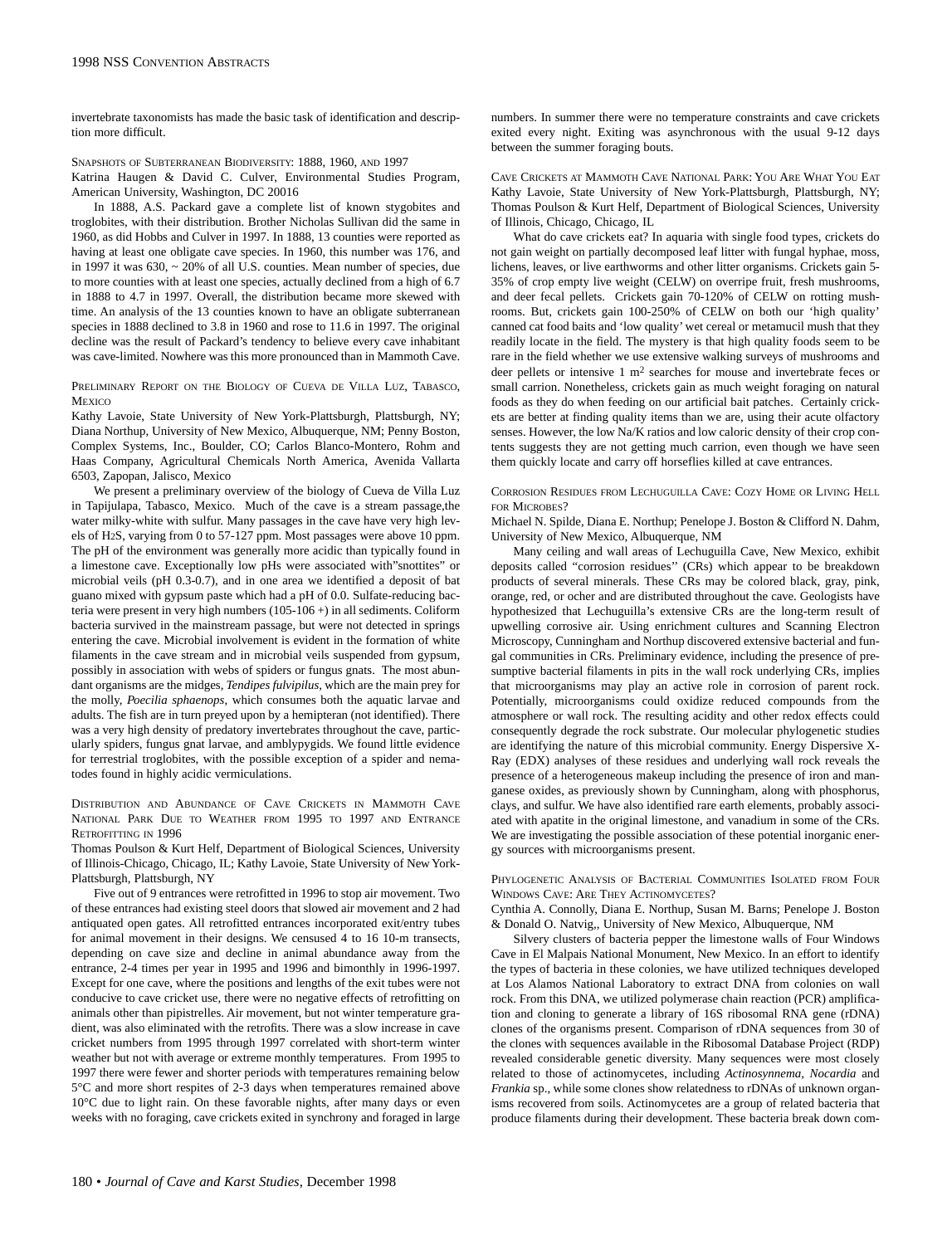## **SPECIAL BIOLOGY SYMPOSIUM:** *New Frontiers of Biospeleology*

THE CAVE LOACHES OF THAILAND: PHYLOGENETIC RELATIONSHIPS AMONG POPULATIONS AND SPECIES

Richard Borowsky, Department of Biology, New York University, Washington Square, NY 10003

Five of the seven known cave fishes in Thailand are balitorid river loaches, a family common in the surface waters. The evolutionary relationships among species and genera in this family are unknown. Samples of the five troglobitic and 20 epigean Thai balitorids are under study using DNA fingerprint markers generated with AP-PCR techniques. AP-PCR data show genetic relatedness of populations and species and will be used to reconstruct the phylogenetic relationships of the Thai species and to study their population genetics. All eight cave populations studied (including species of *Schistura, Noemacheilus* and ("*Homaloptera*") have lower genetic variation than populations of surface balitorids, reflecting their isolation and reduced effective population sizes. Inter-populational variations among four populations of *Schisturaoedipus* from Mae Hong Son were also studied. Although the four cave systems are isolated from one another, the populations are genetically similar, suggesting gene flow among populations, perhaps through surface waters. The waterfall climbing cave leach, *Homaloptera thamicola,* is clearly different from *H. zollingeri* and *H. smithi* at the level of DNA fingerprint, and probably incorrectly placed in *Homaloptera*. In fact, it does not closely resemble any of the six genera examined. A new cave fish of uncertain relationship from Tham Phra Wang Daeng, near Phitsanoluk, was examined. It clusters more closely with *Schistura* rather than *Noemacheilus*.

#### BIOSPELEOLOGY AS THE BASIS OF GROUNDWATER MANAGEMENT

G.O. Graening, Department of Biological Sciences, 601 Science-Engineering, University of Arkansas, Fayetteville, AR 72701

Current research using new techniques in microscopy and mass spectrometry have allowed an Ozark cave stream ecosystem (Cave Springs Cave, Arkansas) to be described fully for the first time, enabling better management practices for the recovery of the threatened Ozark cave fish (*Amblyopsis rosae*). The use of direct counts of microbial abundance by epifluourescence microscopy allows a good estimate to be made of total numbers of viable microbial cells in an aquatic ecosystem. Thus, the microbial community may be used as a bio-indicator of disturbance, especially in the form of organic loadings or intoxication. Furthermore, microbial biomass may be estimated from this technique, allowing a more complete carbon budget to be made or measurements of the bio-availability of organics present. The use of stable isotope assays allow a cave food web to be described completely, can determine which organic matter source (guano, agricultural waste, etc.) feeds the food web, and can identify pollution sources. Dye tracing, water-table contouring, photo-lineament studies, and other hydrogeologic methods have determined the recharge area for this cave stream, and the use of a geographical information system (GIS) has enabled a visual as well as statistical synthesis of the information relating to this spring complex. Once a groundwater ecosystem has been fully described, including energy and organic matter flux, trophic relationships, hydrogeologic characteristics, pollution threats, etc., it can be monitored and managed as an entire ecosystem.

MOLECULAR PHYLOGENETIC CHARACTERIZATION OF UNUSUAL MICROBIAL COMMUNITIES ASSOCIATED WITH CORROSION RESIDUES FROM LECHUGUILLA CAVE

Diana E. Northup, Susan M. Barns, Cynthia A. Connolly; Marian P. Skupski, Penelope J. Boston & Donald O. Natvig, University of New Mexico, Albuquerque, NM

In order to more fully characterize the microbial community associated with corrosion residues (CRs), we are utilizing molecular phylogenetic techniques to avoid sampling biases introduced by enrichment cultures. Using techniques developed at Los Alamos National Laboratory for soil, we have extracted DNA from CR samples from Lechuguilla Cave. Polymerase chain reaction (PCR) amplification of extracted DNA with primers specific for small subunit ribosomal RNA genes indicates the presence of bacteria, Archaea and Eucarya in both CRs. We have begun to analyze a clone library generated from these PCR products. A restriction fragment length polymorphism (RFLP) analysis of 16 clones from this extracted DNA demonstrated that 14 of 16 clones were unique, revealing the existence of a diverse microbial community. Preliminary results from the phylogenetic analysis of the small-subunit ribosomal RNA (rRNA) gene from two clones showed that the nearest relatives of one clone are *Crenarchaeota*. The existence of this type of low-temperature Archaea has only been discovered in the last five years. Little is known about the metabolic properties of these Archaea due to the present inability to culture them. The other sequenced clone's closest relatives are gram positive bacteria. Both sequences are very dissimilar (less than 0.5 similarity, 0-1.0 scale) to any other known 16S rDNA sequences.

PRIMARY PRODUCTIVITY ESTIMATES FROM A CHEMOAUTOTROPHIC MICROBIAL COMMUNITY IN MOVILE CAVE, ROMANIA

Megan Porter, Department of Biological Sciences, University of Cincinnati, Cincinnati, OH 45221-0006

Since its inception, the Movile Cave Project has focused primarily on describing ecosystem energy and organic carbon sources. Previous research has documented microbial chemolithoautotrophy as the energetic base of the diverse and abundant invertebrate food web in Movile Cave. Preliminary studies show that the microbial community contains sulfide-oxidizing, sulfatereducing, methanotrophic, and heterotrophic bacteria. Current research is based on constructing an ecosystem energy budget by quantifying energy flow within the food web. As a first approximation of energy flow, primary productivity of the microbial community was examined. To estimate primary productivity in Movile Cave, time-course incorporation experiments were conducted using [14C] bicarbonate as a radiolabeled inorganic substrate. Preliminary results indicate that primary productivity in Movile Cave  $(-129.3 \text{ g C/m²/yr})$ is similar to published values for the open ocean and mesotrophic lakes, but is an order of magnitude greater than values estimated for deep-sea hydrothermal vents. Productivity estimates will be used in constructing a complete carbon budget for the Movile Cave microbial community. Continuing experiments focus on estimating microbial respiration and excretion.

CAVE CRICKETS AT MAMMOTH CAVE NATIONAL PARK: SOURCE AND SINK POPULATION DYNAMICS

Thomas L. Poulson, University of Illinois-Chicago, Chicago, IL; Kathy Lavoie, SUNY-Plattsburgh, Plattsburg, NY; Kurt Helf, University of Illinois-Chicago, Chicago, IL

Congruent increases in population size among nine entrances from 1995 to 1997 suggest that cave crickets inside Mammoth Cave National Park do not exist as a meta-population. Great differences in relative abundance of four size classes of crickets shows that there are both source and sink populations. In clear source entrances (3 out of 9 censused) small sizes are much more abundant than adults, so populations are increasing. But all other entrances (6 out of 9 censused) are sinks where adults outnumber or greatly out number small size classes. These populations are presumably maintained by immigration from sources. There was no correlation between population size and source entrances. The source entrances have some but not all of the following attributes: 1) close proximity of entrance roosts to reproductive areas; 2) ceiling pocket refuges from winter influxes of cold, dry air just inside the entrance; and 3) mesic summer microclimate with presumed better foraging opportunities in sinkholes and/or late successional forest outside the entrance.

HAWAII'S LAVA TUBES: NATURAL LABORATORIES FOR THE STUDY OF EVOLUTION AND LINEAGE DIVERSIFICATION IN TROGLOBITES

K. E. Shingleton, Department of Biology, Washington University, St. Louis, MO 63130-4899

This project utilizes molecular population genetics data coupled with behavioral and geological information to elucidate patterns of speciation and relationships between populations in the cave-adapted plant hopper species complex *Oliarus polyphemus*. This species complex on the island of Hawaii occupies lava tubes in volcanically active regions of the island. As a result of its volcanic habitat, *O. polyphemus* populations have undergone repeated expansion, contraction, and isolation events during their relatively short history on the island. Preliminary information has demonstrated significant differ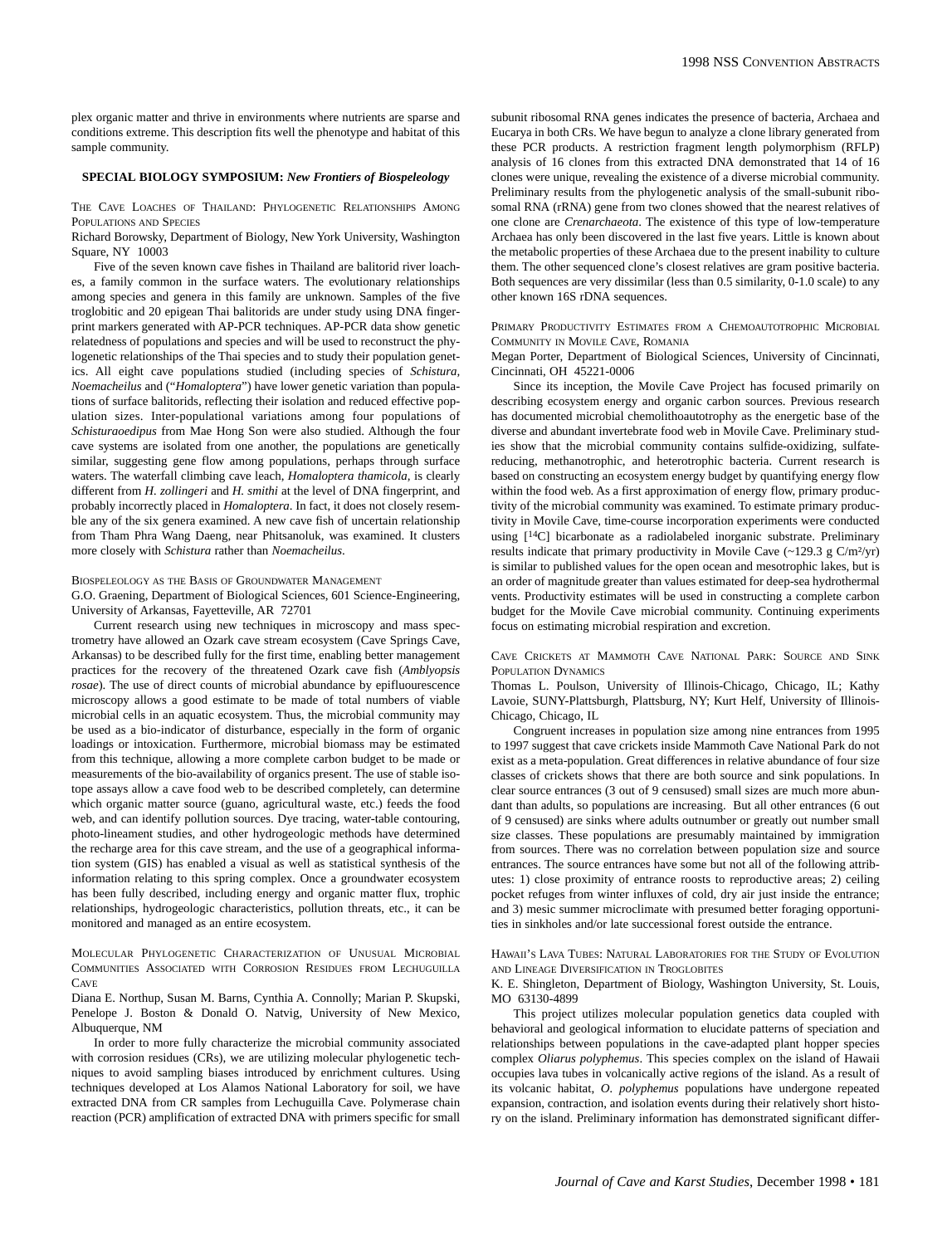ences in the mating calls of geographically close populations. While this behavioral information clearly demonstrates significant divergence between populations, it cannot distinguish the historical relationships of populations to one another. My work, therefore, uses genetic data to determine basic parameters of gene flow and to construct an intraspecific cladistic network in order to clarify the relationships of the populations. Genetic data (including sequence data and AFLP's) are being used to test the hypothesis that *O. polyphemus* is not limited to humanly accessible caves, but is distributed continuously throughout the millions of tiny voids in the lava substrate. This analysis will also help to better understand how habitat fragmentations have influenced the evolutionary history of *O. polyphemus*. Finally, this genetic information, when coupled with song data, can address basic issues of species status in the *O. polyphemus* complex. Because the identification of unique populations of *O. polyphemus* is likely to reflect similar patterns in other cave and surface organisms, conclusions of this study will identify crucial biological regions for conservation efforts.

SPATIAL AND TEMPORAL PATTERNS OF CARBON, NUTRIENT AND MICROBIAL TRANSPORT IN A KARST AQUIFER

K.S. Simon, Department of Biology, Virginia Polytechnic Institute and State University, Blacksburg, VA 24061-0406; J. Gibert, P. Petitot & R. Laurent, University of Lyon 1, ESA/CNRS 5023: Freshwater and River Ecology Research Unit, Groundwater Hydrobiology and Ecology Laboratory, 43 Bd du 11/11/1918, 69622 Villeurbanne cedex, France

Aquifer physical structure and water flow patterns constrain energy input and distribution in karst groundwater ecosystems. Consequently, carbon availability and microbial biofilms may vary spatially by aquifer structural zone and temporally with hydrologic stage. To test this, we examined carbon and bacterial flux from aquifer input to output during two months in the Dorvan-Cleyzieu aquifer, France. Both months included low water followed by one or more floods. Dissolved organic carbon increased from input to output (p<0.01) but did not vary temporally (p>0.05). In contrast, microbial drift and activity (respiratory and hydrolytic) were not significantly different between structural zones ( $p > 0.05$ ), but changed significantly over time ( $p < 0.001$ ). In all zones, during initial floods total bacterial drift was high (86-130 x 103 bacteria/ml) then decreased during flood recession  $(24-32 \times 10^3 \text{ bacteria/ml})$ . Conversely, respiring bacterial drift was low at the peak of the first flood (5-17 x 103 bacteria/ml) then increased during flood recession (10-26 x 103 bacteria/ml). Although initial floods after low water caused consistent changes in microbial drift, the drift patterns differed between structural zones during subsequent floods.

## **SPECIAL BIOLOGY SYMPOSIUM:** *Taxonomy and Systematics of Cave Organisms in the 21st Century: A Look Ahead*

PROGRESS IN CAVE COLLEMBOLAN TAXONOMY AND BIOGEOGRAPHY IN THE NEXT 30 YEARS

Kenneth A. Christiansen, Department of Biology, Grinnell College, Grinnell, IA 50112

Cave biogeography has a great need for more knowledge concerning the phylogeny of cave Collembola and the relationship between this and the microgeographic distribution of species. What will biospeleological Collembola taxonomy be like in the next 30 years? Various scenarios come to mind and I shall present two extremes. 1) General funding for taxonomy increases as the biological community realizes that this is the essential first step for any ecological or evolutionary analysis. This combined with relatively cheap and easily used molecular techniques, as well as increased facility in using computer scanning techniques for taxonomic analysis, results in a melding of genetic, morphological and behavioral information to develop a new sound and widely accepted picture of cave species as groups of evolutionarily and genetically united taxa. 2) Funding for taxonomy continues to focus more and more on genetic studies. Eventually this leads to a relatively static or diminishing knowledge of alpha and beta taxonomy of many groups such as Collembola. At the same time there is a much greater facility for genetic analyses and funding for such studies. The inability to match this information with troglomorphic features leads to a characterization of cave populations solely on the basis of genetic structure and the move towards abandoning of binomial nomenclature in favor of characterization of populations and eventually species as clusters of genetic formulae, stored and analyzed in computers. The result is a diminished interest in cave microarthropods such as Collembola as model systems for evolutionary and ecological study.

#### MAPPING BIODIVERSITY OF CAVE ORGANISMS

Horton H. Hobbs III, Department of Biology, Wittenberg University, Springfield, OH

David C. Culver, Environmental Studies Program, American University, Washington, DC 20016

Protection and education about cave organisms can best come about with a detailed understanding of their distribution. An ongoing project, in conjunction with The Nature Conservancy, aims to provide a list of cave-limited species, by county. Data on more than 1,000 species and subspecies are included in the database. Analysis of patterns suggests that the biggest gap in our knowledge is for non-cave subsurface habitats, especially small-cavity habitats such as the underflow of rivers. These species comprise less than 10% of the aquatic fauna. In Europe, they are often the majority. Most geographic areas are well covered, but data for the Ozarks, especially Arkansas, are not as complete as elsewhere. While counties are not a natural boundary, most data are listed by county, rather than by drainage basin. Lists by cave, while obviously more detailed, are more difficult to map.

#### SPECIES AND SPECIATION IN CAVE ANIMALS

Thomas C. Kane, Department of Biological Sciences, University of Cincinnati, Cincinnati, OH 45221-0006

Animals with long evolutionary histories in caves share a morphological syndrome termed troglomorphy. The troglomorphic pattern includes reduced or lost features, such as eyes and pigmentation, and elaborated features, most notably enhanced extra-optic sensory structures and elongated appendages. The fact that the troglomorphic pattern is shared by distantly related taxa (e. g., cave-dwelling vertebrates and invertebrates) and by similar but geographically distant taxa (e. g., cave-dwelling carabid beetles of Europe and North America) suggests that troglomorphy is a consequence of a considerable amount of parallel and convergent evolution. Convergence and parallelism provide difficulties for systematists because features that have evolved in this manner do not reflect shared evolutionary history. In fact, phylogenetic studies using biochemical and molecular characters have shown that populations presumed to be conspecific on the basis of morphological features are actually much more distantly related. This raises the possibility that convergence and parallelism may be important processes even on very local geographic scales, and that many presumptive cave species may in fact be species complexes, despite being morphologically very similar. Genetic data on several cave inhabiting species, including the cave fish *Typhlichthys subterraneus*, the amphipod *Gammarus minus* and several species of trechine carabid beetles indicate substantial differentiation among populations deemed conspecific on morphological grounds. These data clearly indicate lack of gene flow among these populations and are at least consistent with the view that the evolution of troglomorphic features within these supposed species may be polyphyletic.

#### THE FUTURE FOR CAVE FISHES

Graham S. Proudlove, Department of Language Engineering, UMIST Manchester M60 1QD, United Kingdom

The first cave dwelling fish was discovered in the 1820s and the first named species(*Amblyopsis spelaea*) was described from Mammoth Cave in 1842. Since then, cave fishes have been discovered in 27 countries world wide and there are now 79 described species. What will happen to these in the next few decades and how might these numbers change? It seems certain that the number of known species will increase. In 1960 there were 27 species, 1970 (35), 1980 (39), and 1990 (59) and in 1998 (79). If this rate of discovery remains constant there will be 85 species by 2000, 125 by 2010 and 200 by 2020. At the same time, it is possible that known species will become extinct.

Three species (*Clarias cavernicola*, Namibia; *Speoplatyrhinus poulsoni*, USA; *Glossogobius ankaranensis*, Madagascar) are assessed as critically endangered by IUCN. Two are assessed as endangered (*Prietella phreatophila* and *Ophisternon infernale,* both in Mexico) and no less than 46 as vulnerable. This is 63% of all known species. One of the critical needs of the next few years, therefore, is for conservation assessments so that conservation effort is directed to the right places. A central plank of this must be accurate population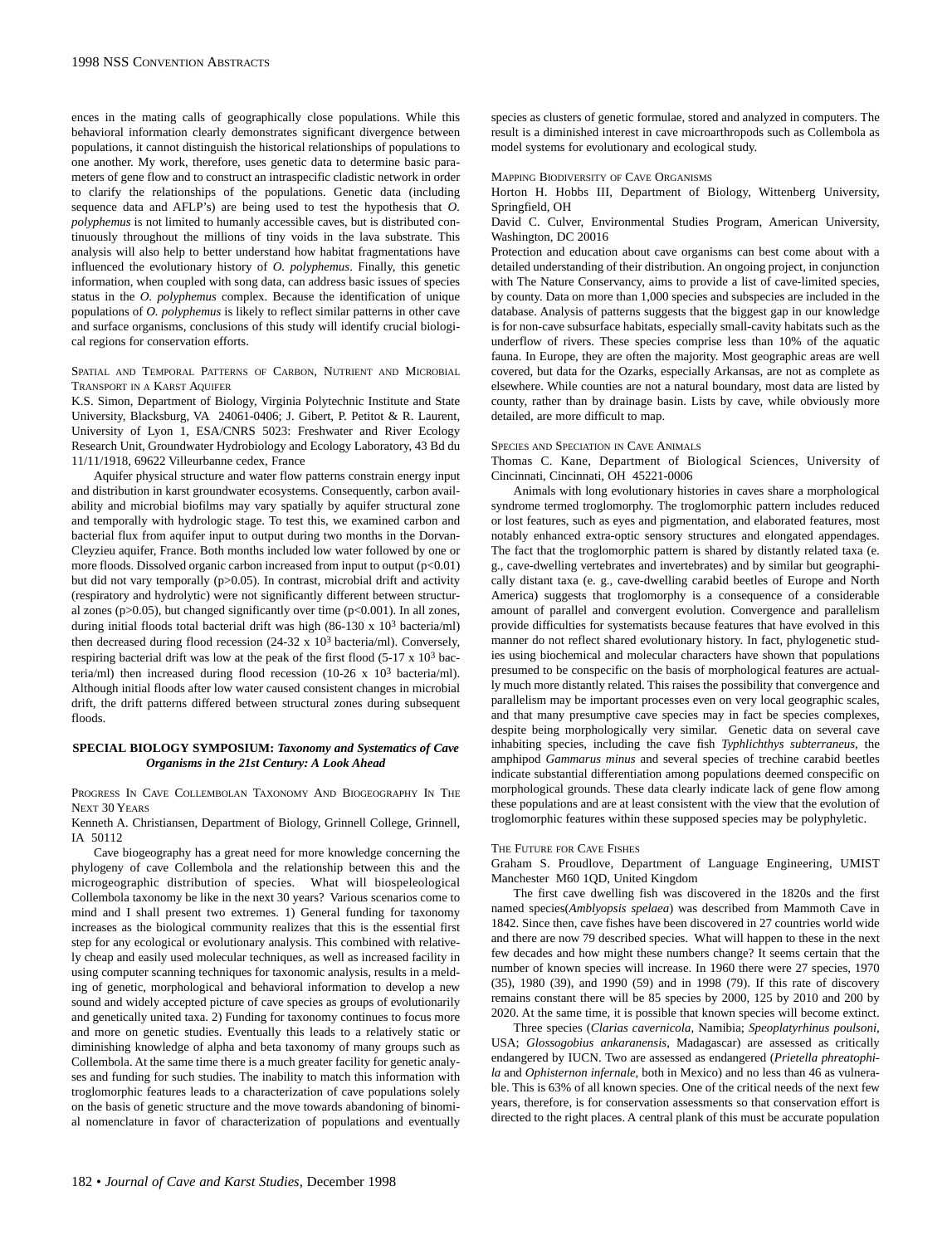assessment. A second will be an examination of the molecular genetics of demes.

Over 50% of all known species are from only five countries (China, Mexico, Brazil, USA and Thailand) and in all of these, human population pressure will continue to increase.

## TAXONOMIC GAPS AMONG CAVE-DWELLING MILLIPEDS (SPEODESMUS) AND MITES (RHAGIDIIDAE), WITH NOTES ON THINGS THAT AREN'T

William R. Elliott, Missouri Department of Conservation, Natural History Section, P.O. Box 180, Jefferson City, MO 65102-0180

The polydesmoid genus, *Speodesmus*, which is troglobitic, contains four described species from Texas, New Mexico, and Colorado. At least six new species in two species groups are known from Central Texas, and new populations have been found in West Texas and Utah. Numerous genera and species of cavernicolous rhagidiids are known from caves in the USA and Mexico. Some of the populations are relicts of arctic and boreal litter-dwelling ancestors, but there are unexplained gaps in Texas and other cave areas. Other arthropod groups are inexplicably scarce or absence from regional cave faunas in the USA; two examples are rhaphidophorid crickets in California and carabid beetles in Missouri.

## A LIMITED INVENTORY OF INVERTEBRATE CAVE FAUNA OF COLORADO David A. Hubbard, Jr., P.O. Box 3667, Charlottesville, VA 22903

Finding little information on the cave fauna of Colorado, arrangements were made to inventory the invertebrate cave fauna in some Colorado caves before, during, and after the 1996 NSS Convention in Salida, CO. Collections were made in 6 of 7 caves visited in Williams Canyon in El Paso County, Canon City area of Fremont County, and the White River Plateau in Garfield and Rio Blanco Counties.

Taxa collected included amphipods, beetles, book lice, centipedes, copepods, diplurans, harvestmen, millipeds, mites, pseudoscorpions, spiders, and springtails. Preliminary identifications indicate that the collections included new species of amphipods, diplurans, millipeds, pseudoscorpions, springtails, and possibly a spider. The most significant discovery was two specimens of a minute, troglobitic chordeumatid milliped from Spring Cave, Rio Blanco County. Initially they were thought to represent a new family of milliped, until further study revealed critical anatomical details and they were assigned to the Family Tingupidae. *Blancosoma scaturgo* Shear and Hubbard, 1998 was described as a new genus and a new species. Results of this limited cave inventory indicate a diverse and significant invertebrate cave fauna exists in the caves of Colorado.

# **CONSERVATION AND RESTORATION SESSION**

THE GOOD, THE BAD, AND THE UGLY: MICROBIAL LIFE IN CAVES Penelope J. Boston, Complex Systems Research, Box 11320, Boulder, CO 80503

Microbes. Who ARE these annoying, invisible little things? Why are we making such a fuss about them? How do they fit into the normal world of the caver? The admittedly complex answers to these questions can be simplified for, understood by, and dealt with by cavers armed with a little knowledge and a little caution.

First, we consider the Good Microbes, those fascinating tiny bits of life that can live in weird places and eat weird things. In their minuscule bodies, they contain the promise of an immense wealth of biological insight that has biologists enraptured.

Secondly, we will turn our attention to the Bad Microbes. These guys (known commonly as "germs") can and do make us sick. They have been the companions of humans for a very long time, and we bring them into caves ourselves. Who are they and what can we do about them?

Lastly, we will examine the murky realm of the Ugly Microbes. These organisms are native to caves and they MIGHT be able to make us VERY sick. Cavers already know about histoplasmosis. What about caves as a source of "new," really nasty emerging diseases like Ebola virus? Should we be alarmed? Should we ignore the whole issue?

THE USE OF INVENTORY DATA AS A TOOL FOR PLANNING CAVE RESTORATION **PROJECTS** 

Harvey R. DuChene, 7216 E. Bentley Circle, Englewood, CO 80112

Inventory is a useful tool for identifying and locating important features in a cave prior to commencing a restoration project. Inventory is used to catalog geological, mineralogical, paleontological, speleogenetic, biological and archeological information, as well as assessing the impacts of human use. Inventory data, coupled with photographic monitoring, can be collected at selected survey stations to keep track of changes to the cave caused by use over time.

The following steps may be required prior to commencing restoration. 1.) Survey the cave prior to gathering inventory information. This is true in caves that have never been surveyed, or where stations from previous surveys cannot be recognized. When conducting a survey prior to an inventory and restoration project, it is desirable to place unobtrusive permanent survey markers to facilitate later work. 2.) Collect a comprehensive list of important features during a scientific reconnaissance of the cave. 3.) Record a list of features by category on reproducible pages that will fit in a survey notebook. 4.) A team visits the area to be restored and uses the notebook pages to record all features near each survey station. 5.) Inventory data is plotted on a map of the area to be restored for use as a training and planning tool.

Inventory data should be archived. The use of computer database management software simplifies this process, particularly when the data can be coupled with cave mapping software. Using the computer simplifies the storage and manipulation of survey and inventory information, and provides a format for monitoring changes to the cave.

## PROBLEMS WITH THE FCRPA IN UTAH AND NEVADA

Dale Green, 4230 Sovereign Way, Salt Lake City, UT 84124, dajgreen@burgoyne.com

Lack of continuity and communication has recently caused the cave management successors to the Forest Service in Utah to reveal the nature and location of caves to people walking into the office from off the street. The cave information was given to the Forest Service only because of the Federal Cave Resource Protection Act (FCRPA).

In Nevada, one huge BLM district with many very significant caves has declined to implement any protection to the caves as provided by the FCRPA. The District has no cave management plan. Cave file information is not kept confidential. New, very sensitive discoveries desperately need attention by the land managers but cavers are reluctant to get involved with them under present circumstances.

## EEEK!! I KILLED A MICROBE: CONFESSIONS OF A CAVE EXPLORER

Diana E. Northup, Biology Department, University of New Mexico

Recent studies of microbial populations in Lechuguilla Cave (New Mexico, USA) and Cueva de Villa Luz (Tabasco, Mexico) are demonstrating the rich potential for identifying new microbial species in caves. In both caves we find abundant microbial habitats, secondary mineral deposits of iron or manganese oxides, sulfur deposits, and, in Lechuguilla, pristine pools. When people enter caves, we introduce exotic organisms. More importantly, in caves lacking extensive organic nutrients, we leave behind organic matter in the form of skin, hair, urine, lint, and feces. Exotic microbes and organic carbons, plus physical damage such as soil compaction or introduction of contaminants from agriculture and other human activities, can compromise and damage microbial communities in caves. A case study of human impact in Lechuguilla Cave has shown that impact on microbial communities can be minimized.

## IMPACT MAPPING: TECHNIQUE FOR IMPACT INVENTORY

Jerry Trout, USFS National Cave Coordinator

Impact mapping can be an effective means of documenting specific cave damage for inventory and monitoring purposes. Impact maps can be useful conservation tools for cave managers; they can provide valuable data for making decisions concerning acceptable limits of change, numbers of permits or visitors, areas in need of restoration, areas that might be defined as off-limits, and areas that show no appreciable change. Once accomplished, impact maps can be easily updated to record changes in the condition of the cave.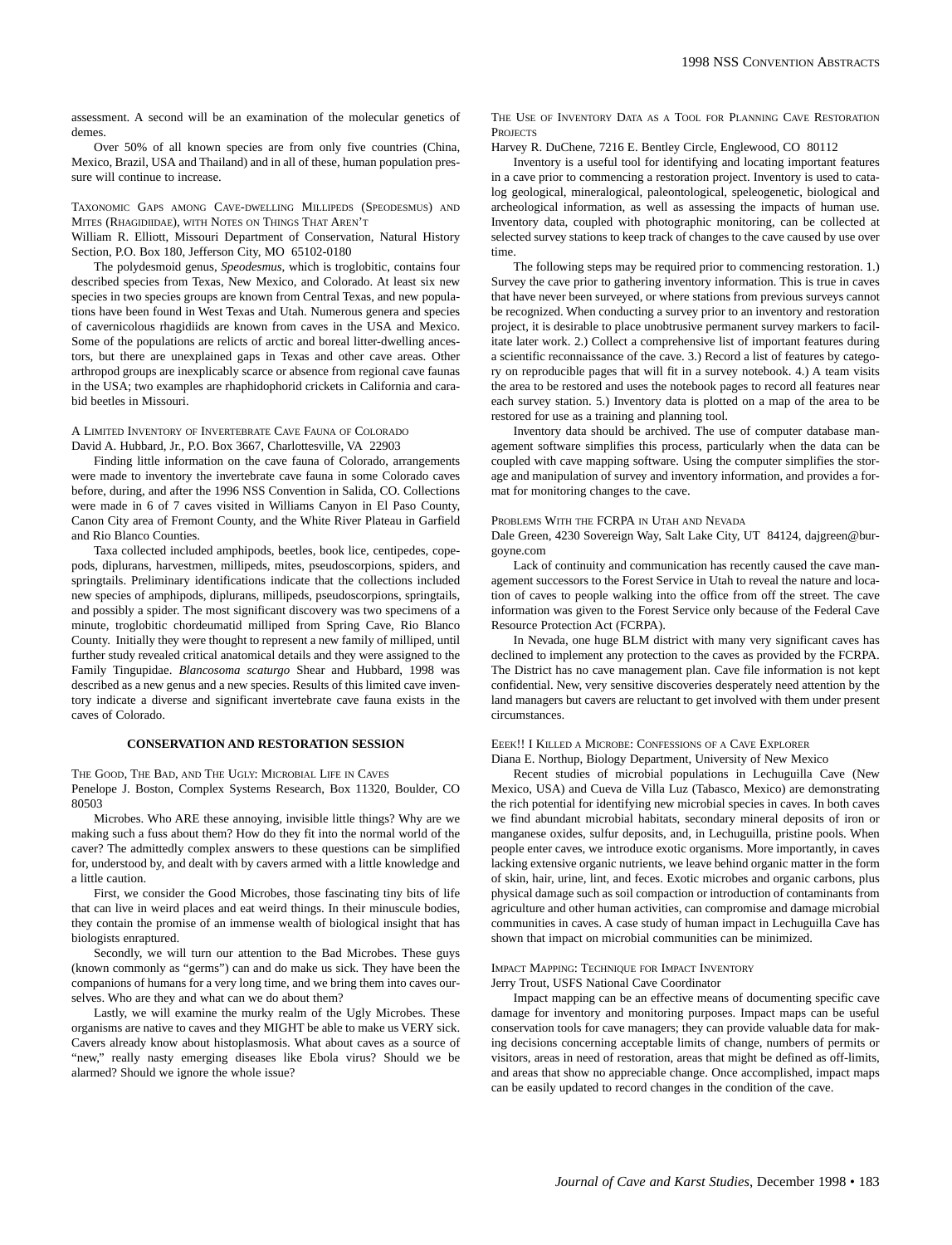KARST HYDROLOGY IN CAVE PROTECTION AND RESTORATION

George Veni, George Veni and Associates, 11304 Candle Park, San Antonio, Texas 78249-4421, gveni@flash.net

Hydrologic protection of caves requires at least a basic understanding of how the caves in question have formed, and of the drainage area from which they capture water. Caves develop from a variety of processes and conditions such as in sinking streams, by backflooding, from rising hydrogen sulfide gases, and from rapidly-flowing to nearly-ponded waters. Knowledge of a cave's origin is critical in projecting its probable extent beyond the limits of exploration, and also into unexplorable micro-conduits and enlarged fractures. This insight in turn is critical to estimating the cave's drainage area. Dye tracing is a powerful tool in drainage basin delineation, yet it may not be feasible in some cases. Then the basin must be estimated based on the cave's hydrogeologic origin.

Cavers usually do a fine job protecting cave hydrologic systems from pollutants within the caves. Cavers clean trash from inside caves and entrance sinkholes. Feces and urine are often removed and low-impact methods are used to remove graffiti and algae. However, in many cases, caves are adversely impacted far more by outside activities in their drainage basins. Cavers must develop locally effective methods of protecting and restoring caves from rural impacts such as feedlot runoff, pesticides, fertilizers, and septic systems, and from urban impacts like roadway runoff, sewer leaks, leaking underground storage tanks, and sedimentation from construction projects. Close cooperation with land owners and regulatory agencies will often be needed.

# **EXPLORATION SESSION: UNITED STATES**

HISTORY OF EXPLORATION AND SURVEY IN HURRICANE CAVE, DADE COUNTY, **GEORGIA** 

Brent T. Aulenbach, 2294 Marshes Glenn Dr, Norcross, GA 30071-3073, btaulenb@usgs.gov

Hurricane Cave, Dade County, Georgia has a long history of exploration and survey. Since Hurricane Cave's first known exploration in 1964, there have always been indications that it had additional potential. Its name is derived from the rush of air that often issues from the Air Chute, a body sized hole that stopped the original explorers. Virgin passage had been left for years because of the grimness of the Air Chute and the passages beyond. During the late 1980s, some of the passages beyond the Air Chute were explored and mapped. But it wasn't until the mid-1990s, during a re-survey of the cave, that almost a third of the currently known passages in Hurricane Cave were discovered. Recent discoveries have helped better understand the relation of this cave to other smaller caves on the mountain. As of April 1998, the cave had 2,080 m of surveyed passage, with a vertical extent of 76 m making it one of the ten deepest caves in Georgia. The project is still in progress.

## THE WIND CAVE PROJECT, WIND CAVE NATIONAL PARK, SOUTH DAKOTA Hazel A. Barton, 1421 Filmore St., Denver, CO 80206-2418, Hazel.Barton@uchsc.edu

The Wind Cave Project began in the Spring of 1990 when a new flaggedtrail system had been instituted at the Park. This system allowed cavers to effectively help with the huge amount of survey and inventory work needed to be done. Since that time, project weekends have taken place on a monthly basis. In 1997, 3.1 km of new survey was completed, along with 2.8 km of inventoried passage. Presently, 58% of Wind Cave's 19,933 stations have been inventoried and recent work has led to the discovery of two significant areas: the Lunatic Fringe and Navidad. Both of these areas were discovered by cavers attempting to push through the present Western boundary of the cave.

## BLACK HOUSE MOUNTAIN CAVE SYSTEM, FENTRESS COUNTY, TENNESSEE

Todd Rowland Bryan, 2001 Lynn Ave SW #16, Roanoke, VA 24014, trbryan@worldnet.att.net; Steve Lugannani, 6601 Gracely Dr. #2, Cincinnati, OH 45233, caver@eos.net; Lou Simpson, 750 Avon Fields Ln, Cincinnati, OH 45229-1511, lsimpson@eos.net

As of March 1998, the Black House Mountain Cave System consists of four multiple entrance caves: Cornstarch at 5.8 km, Alastor at 2.1 km, Red Bud at 1.6 km, and Temple Falls at 1.6 km, plus many associated smaller caves and karst features. During the past year our group continued to push the frontiers of the various caves, attempting to connect them. The dreaded Water World crawl in Red Bud finally opened up into a 27 m dome, with many leads in the area. We hope to span the 120 m gap between Red Bud and Temple Falls and possibly discover upper levels in Red Bud as well. The connection of the dry upper level April Fools entrance to Temple Falls through the Butt Crack avoids the dangerous Wet Wang water crawl. The 1.6 km wide tip of a major ridge of Black House Mountain tantalizes us with the potential of large passage between Walter World (not the same as Water World) in the south end of Cornstarch and the 30 m high multi-level breakdown trunk in April Fools / Temple Falls. Cornstarch has crossed under the creek separating it from Alastor, but differences in levels continue to frustrate a connection of these two caves. Finally, the 2.4 km of karst ridge between Alastor and the field house hints at a vast extension to the west.

THE CAVE IS SQUARE NO MORE: THE DISCOVERY OF SOUTHERN COMFORT IN WIND CAVE, WIND CAVE NATIONAL PARK, SOUTH DAKOTA

Paul A. Burger, Geology Dept., Colorado School of Mines, Golden, CO 80401, pburger@moran.mines.edu; Stan Allison, Carlsbad Caverns National Park, Cave Management Office, 3225 National Parks Hwy., Carlsbad, NM 88220, Stan\_Allison@nps.gov

Prior to 1991, the 96 km of Wind Cave, South Dakota were entirely underneath one almost perfectly square mile (1.6 km). On September 9, 1991, three cavers chased a tantalizing wind through an overlooked crawlway in the Silent Expressway, known since the early eighties. On that trip, they mapped 300 m of passage with a couple of small rooms. This new discovery was heading south, out of the square outline of the cave. On the next trip, cavers pushed through another 90 m of crawls into Southern Comfort, a room more than 150 m long, and averaging 15 m wide. The room trended almost due south and the cave was square no more. Over the next year, exploration continued. The Southern Comfort area of Wind was marked by large passages separated by long crawls, squeezes, and sharp breakdown, and had passed 8 km by November, 1992. Then Wind Cave slammed shut. Most of the side leads dwindled into squeezes, too tight to continue or into impenetrable breakdown. In October 1997, cavers returned to one of the tight passages at the end of Route 66, near the southwestern edge of Southern Comfort. After more than 100 m of squeezing, chipping, and shredding of clothes, the cave opened up into a 120 m long hand-and-knees crawl with airflow. On the next trip, they found a crawlway leading from the top of a tall canyon passage. The crawl broke into a series of canyons and decent-sized rooms where Southern Comfort continues.

# 1998 RIO ENCANTADO EXPEDITION, FLORIDA, PUERTO RICO

Kevin Downey, 21 Massasoit St., Northhampton, MA 01060-2043

The Rio Encantado Karst Basin remains a huge puzzle, with several world class caves and potential for much more exploration. Although the main system river passage is traversable for 15.9 km, a world record, there are surprisingly few side passages. This seems to be the result of both structural conditions and a series of complex stream piracies that have left major paleo-trunk and in-feeders to the system scattered throughout the mogote hills. Finding these missing pieces has proven productive and enlightening as a more complete picture of the past and present mega-system slowly emerges. Potential for major extensions and connections is high, but not without challenge. Typically, during the last days of the 1998 expedition, significant new caves were found and going surveys were left at several points. The project is also working to assist in land preservation efforts, as the development and deforestation of large areas of the karst is rapidly accelerating.

SEARCH FOR THE MISSING LINK: ONGOING EXPLORATION OF THE COBLESKILL PLATEAU, SCHOHARIE COUNTY, NEW YORK

Bill Folsom, 401 East 89th St #8J, New York, NY 10128

Approximately 7.2 km of cave theoretically lies between Howe Caverns and McFails Cave, based on dye tracing and water flow estimates. With the discovery in 1992 of Barrack Zourie slightly west of McFail's, yielding 5.1 km of passage, digging activity has stepped up. Several potential entrances to the fabled Missing Link have since been opened, including Pasture Cave, Chevy Cave and Peggys Hole.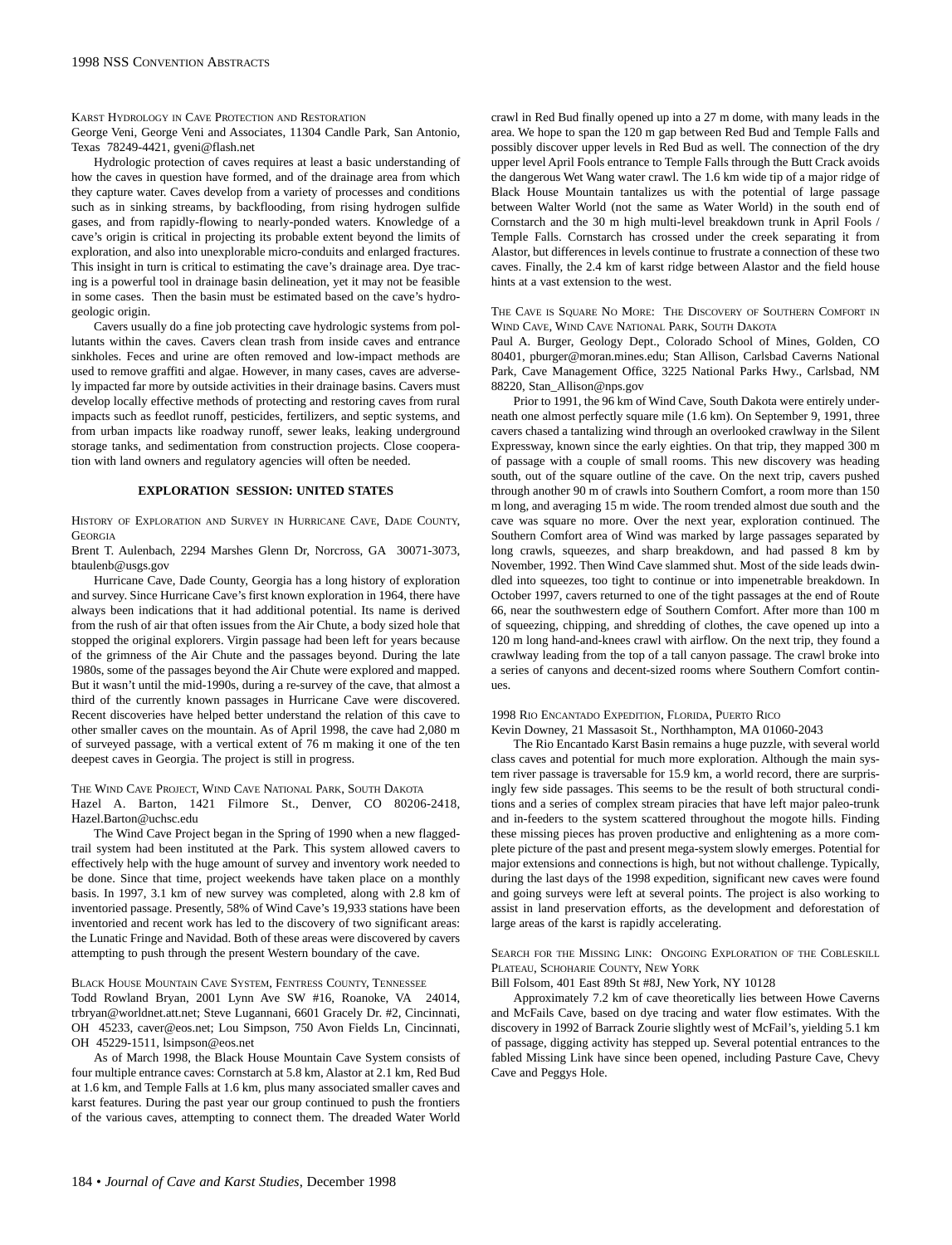#### ESPEY CAVE, CANNON COUNTY, TENNESSEE

Don Lance, 2563 Thompson Rd, Murfreesboro, TN 37128, DonLance@acm.org

Espey Cave is one of the largest caves in Cannon County, Tennessee. Well-known to area residents, the cave was possibly visited as early as 1840 and was mined for saltpeter during the Civil War. Written records also mention that its cave stream was used to power a mill a few yards below its only entrance. Although several survey attempts were made over a 30-year time span by modern cavers (the first in 1956), none were ever completed. The Tennessee Cave Survey (TCS) officially listed the length of the cave as ~3.2 km, which was based on the results of previous survey attempts. After the discovery of a large extension in 1990, a new survey was begun by members of the TCS and the Tennessee Central Basin Grotto (TCBG). Surveying together in Espey, the members formed a new cave survey group that would eventually be called HR3, the purpose of which is to actively explore and survey Tennessee's Highland Rim caves. After a total of 66 survey trips from 1990 to 1996, the survey of the cave was completed at just over 9.7 km long, making the cave the second longest in Cannon County.

## EXPLORATION AND SURVEY OF FOX HOLE, VAN BUREN COUNTY, TENNESSEE Hal Love, 525C East Main, Hendersonville, TN 37075, lovehd@usit.net

Fox Hole has been known locally and the entrance area of the cave visited for many years. The southern historic portion of the cave was first penetrated by NSS members Eric Morgan, Dave Van Fleet, and William Chambley in December 1962, when 520 m of cave was explored. The cave was re-discovered by Jim Hodson and Ron Tramel on January 12, 1974, and further exploration and survey began. On June 3, 1974, during a survey of the cave, Jean and John Smyre dug open a passage that led into the extensive north section. A grade-5 survey by Jean and John and many other Tennessee cavers was completed on September 29, 1984, with 3.1 km mapped. On May 6, 1995, during an exploration trip to the southern portion of the cave, Bill Walter and Hal Love discovered a small hole in the ceiling of an obscure crawlway with very good airflow. The following weekend, Hal, Joel Buckner, and Jason Wyatt enlarged the hole and broke into large passage. They were stopped by a 15 m sediment wall after 91 m. The following week, a large crew returned and tunneled through the sediment into more cave. A new survey project was started, with nearly 8 km mapped as of May, 1998. At least 3 km of cave remain to be mapped, with good potential for much more.

#### 1998 ISLA DE MONA EXPEDITION

Marc Ohms, Jewel Cave National Monument, RR 1 Box 60AA, Custer, SD 57730, Marc\_Ohms@nps.gov

Isla de Mona is a small uninhabited island 80 km off the coast of Puerto Rico. The island is entirely carbonate and is literally hollow with caves. To date little exploration or survey work has been done. The 1998 Isla de Mona expedition consisted of sixteen cavers from the US who spent fourteen days on the island. They concentrated their efforts on the survey and exploration of Cuervo Lirio and searching the north shore for new caves. Many kilometers of cave were surveyed and many new caves were discovered.

YELL CAVE, BEDFORD COUNTY, TENNESSEE

## Brian Roebuck, 94 Magnolia Lane, Normandy, TN 37360, broebuck@UTSI.edu

Yell Caves Number 1 and 2 are located in Bedford County, Tennessee, and have recently been connected to yield a single cave that is the fourth longest in the county. Historically, this cave has been used for moonshine production and also as a source of local water which continues to this day. Although well known to locals, this cave had (until recently) been protected from visitation by its former owners. Three years ago, members of the Tennessee Highland Rim Survey gained permission to explore and survey the cave and, in the process, they established a good relationship with the owners. The cave has been the object of intense survey trips for the past three years. Since the discovery of a maternity colony of gray bats (*Myotis grisescens*) during the first winter of surveying, we have only been able to enter Yell Cave during the winter months. We are currently working with the landowners and the local authorities to protect the bat colony from future disturbances. Bat experts have estimated the colony size at 5,000 to 9,000 bats during one emergence count in the summer of 1997. In addition, possible extinct jaguar remains were found by Marbry Hardin during a survey trip at the cave's furthest extent. The cave has a surveyed length of over 2900 m consisting of mostly stream passage. When the survey is completed, we expect the total length of the cave to be approximately 3800 m. There have been 15 survey trips into the cave to date.

#### BURNS CAVE, BATH COUNTY, VIRGINIA

Benjamin Schwartz, PO Box 746, Hot Springs, VA 24445, zach1@va.tds.net

A recent breakthrough in Burns Cave is one of the latest exciting discoveries in Burnsville, Virginia. After 30 years of hard pushing and digging, cavers have gained access to a long hypothesized lower level of the cave and have been given a glimpse of the main drainage for a large karst valley. The cave is one segment of a major cave system underlying Burnsville Cove. This system is complex in nature and not yet fully understood, even though several caves within this complex contain more than 60 km of passage. Burns Cave is a significant piece of this underground puzzle. The extreme nature of the entrance series has proven to be a major obstacle limiting not only the number of people who enter the cave, but also the frequency of the trips. An elusive wind and the possibility of further breakthroughs continue to draw a small group of cavers back to the cave's horror. At -240 m, Burns Cave is Virginia's deepest and possibly most difficult cave.

THE EXPLORATION AND MAPPING OF MONTAGUE CAVE AND RUSSELL CAVE, JACKSON COUNTY, ALABAMA

James H. Smith Jr., 5947 Farmbrook Ln, Rex, GA 30273-1168, smith.jamesh@epamail.epa.gov

Recent explorations from 1988 to present in Montague Cave and Russell Cave, Jackson County, Alabama, have yielded two new vertically extensive caves 124 m and 103 m deep respectively. The 1988 exploration of Montague Cave included repeating the aid climb of Thunderfalls, a 42 m tall dome first climbed by Don Davison, and rediscovering 915 m of passage. Revisiting Davison's exploration yielded an additional 3,659 m of passage and the 84 m tall "Storm Shaft." Stopped by overhanging chert, the original climb ended 49 m high on the wall. In 1994, a new route on the other side of the Storm Shaft, the "Rebelay Wall," was completed to the top of the dome in 4 pitches, but with no continuation. To date, 6,800 m) of passage has been surveyed. Continuing the work begun by Bill Torode, exploration of the upper level domes in Russell Cave began in 1995 and was finished in 1996. Domes of 38 m ("Guillotine Wall") and 11 m were climbed to reach a new high point in the cave at  $+103$ m.

SNAKE DANCE ENTRANCE TO BULL CAVE, GREAT SMOKY MOUNTAINS NATIONAL PARK, TENNESSEE

Jack Thomison, 1601 Westop Trail, Knoxville, TN 37923, jackbt@freenet.tlh.fl.us

In the summer of 1996, cavers in east Tennessee discovered a cave entrance on Rich Mountain in the Great Smoky Mountains National Park. In the initial exploration by a group of five local cavers, the cave was surveyed down seven pits to a depth of 121 m below the entrance. This find was reported to the National Park and a cave exploration permit was obtained for the Tennessee Cave Survey to coordinate the continued exploration and survey during the 1997 caving season. During the summer of 1997, 25 different cavers from 5 states participated in the project. The cave was surveyed down another series of 6 pits to a horizontal borehole level at -180 m. The horizontal passage extended 200 m and ended with two more pits. A narrow passage then led 114 m to connect to the previously known lower stream passage of Bull Cave at a depth of 248 m. A re-survey of the lower stream passage showed the low point sump to be 282 m below the new entrance. This project surveyed 1.66 km of new cave, increased the cave length from 2.24 km to 3.66 km, and increased the cave depth from 226 m to 282 m. This route to the cave bottom requires negotiating 14 pits, the deepest of which is 43.6 m.

JEWEL CAVE EXPLORATION, JEWEL CAVE NATIONAL MONUMENT, SOUTH DAKOTA Mike Wiles, Jewel Cave National Monument, RR 1, Box 60AA, Custer SD 57730, Mike\_Wiles@nps.gov

Jewel Cave is one of America's oldest national monuments, established by Theodore Roosevelt in 1908, and incorporated into the National Park Service in 1928. Although it has been known for about 100 years, most of its exploration has taken place since 1959, particularly as a result of the efforts of Herb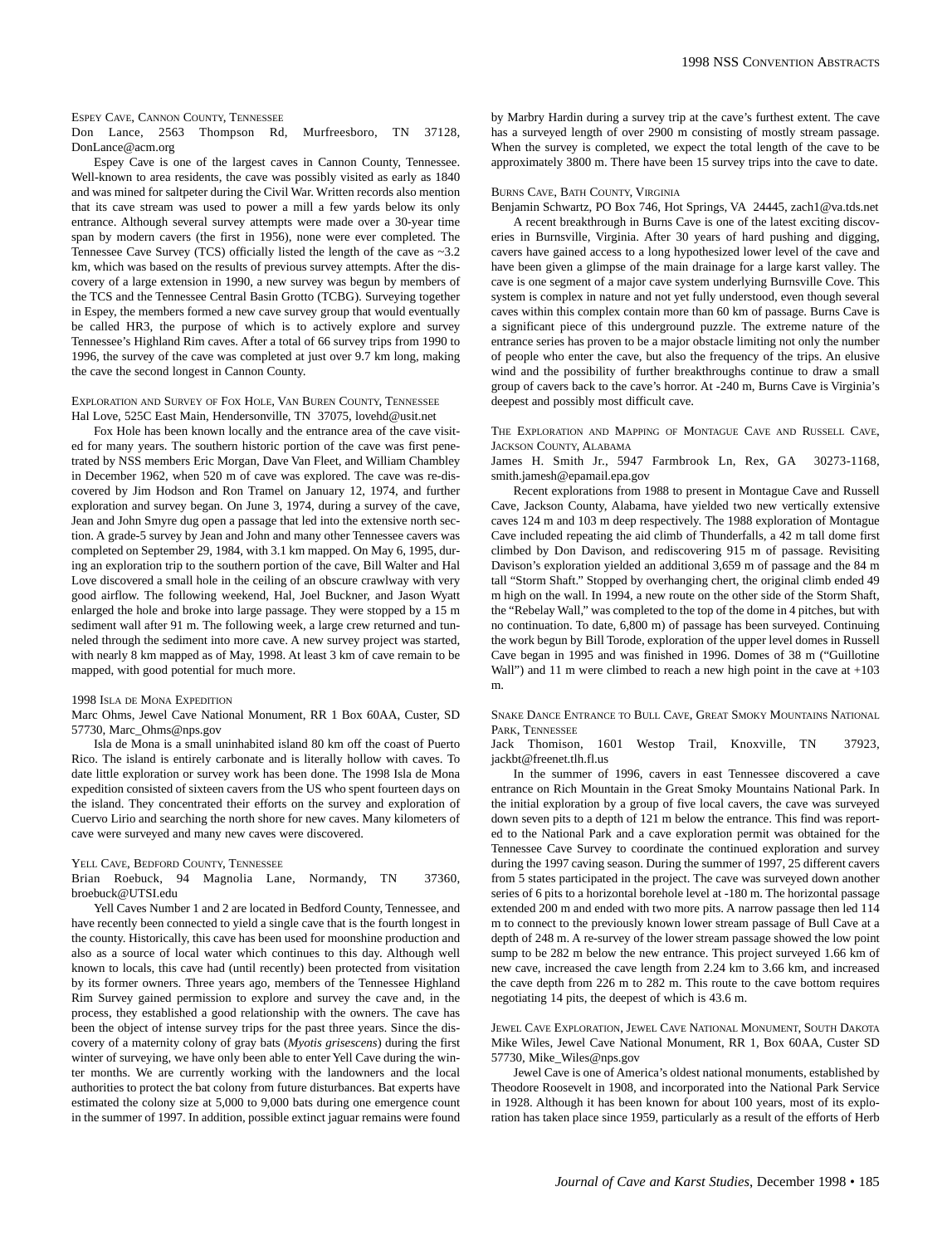and Jan Conn. Since then, exploration has progressed at a modest average of 4 km a year. This has been accomplished by volunteers working closely with the Park Service. Known for its barometric breezes, the cave's airflow has been the most valuable tool for discovering new passages. In late 1991, a strong breeze encouraged the excavation of "The Stopper," leading to the discovery of nearly 48.3 km of new cave, including larger rooms and passages than any previously known. Today, that breakthrough point is less than halfway to the end of the cave.

Exploration trips had always been done in a single long day. With trip times approaching 20 hours, and round trip distances as long as 16 km, it became apparent that camping would be necessary for continued exploration of the farthest reaches. A trial camp, conducted in June 1997, led to the development of a camping policy and the establishment of a permanent camp in November 1997. Since then, four-day trips have become common. Strong breezes recently led to a second breakthrough, and it is beyond the restriction known as "The End" that most of the cave is expected to be found.

## **EXPLORATION SESSION: INTERNATIONAL**

BEYOND THE SAN AGUSTIN SUMP - HUAUTLA

Barbe Am Ende, 18912 Glendower Rd., Gaithersburg, MD 20879

In 1994, an international team of cavers mounted an expedition to explore beyond the San Agustín Sump in Sistema Huautla, in southern Mexico. A total of 44 people participated, including a dozen divers. After a month of assembling diving gear in the states, three months were spent in Huautla. Initial attempts were made on the sump resulting in the discovery of an airbell 425 m in. Another 180 m sump led from the southern extent of the airbell to dry borehole. Two people established Camp 6 beyond the second sump. During the following six days, 3.2 km of dry passage were explored and surveyed. At 2.4 km from Camp 6, the San Agustín river joined another river, presumably the Río Iglesia, quadrupling the downstream flow and forming the "Main Drain". About 800 m downstream from the Río Iglesia junction, the combined flow floods the passage in a 50 m wide by 25 m long sump. Exploration ended there, still 7 km from the resurgence at 1,475 m (now the deepest cave in the Americas). The resurgence is 1,639 m below the Nita Nanta entrance. However, in 1995 the resurgence was explored to a depth of 60 m below the spring level, and continuing down, at a distance of 1 km north of the mouth. This suggests a minimum overall depth potential of 1,700 m for Sistema Huautla.

# 1998 VACA PLATEAU, BELIZE

Andrea Futrell, 4720 Knightsbridge Blvd., Columbus, OH 43214

Since 1990, multidisciplinary research encompassing geology, hydrology, speleology and geoarchaeology has been conducted in a 25 km<sup>2</sup> portion of the northern Vaca Plateau in Western Belize. Dr. Philip Reeder, a geographer at the University of Nebraska at Omaha, manages the project. In March 1998, a team of 6 cavers spent 2 weeks at a remote jungle camp on the Mayan terraces of Ix Chel, a large temple complex in the study area. The team focused on geology, water and sediment collection and analysis, a small in-cave excavation, pottery assemblage and drawing, ridge walking for more caves and Mayan structures, and surface surveying. A detailed survey was completed of Macal Chasm with its 53 m entrance shaft located just east of Ix Chel's main plaza. Much time was spent completing a detailed survey of a significant burial cave. As a result of looting of the archaeological sites and caves in the area, valuable information about the Maya has been lost.

#### SPELEOLOGICAL POTENTIAL OF EGYPT

William R. Halliday, 6530 Cornwall Court, Nashville, TN 37205

Egypt is located between Libya and the Arabian Peninsula, both of which have well-known caves and karst. The Underground Atlas dismisses its karst as "not considered of interest to speleologists." A National Geographic Society map shows caves of major archeological importance. As expected, Gezireh Grotto in Cairo is an artificial pleasure grotto but information obtained on limestone, gypsum and sandstone karst features warrants further investigation.

#### RECENT EXPLORATION IN THE PURIFICACION KARST

Jean Krejca, Zoology Dept. Pat 140, University of Texas, Austin, YX 78712 Recent exploration in Mexico's Sistema Purificacion has added 5 km to the system, making it 90.5 kilometers long. In December 1996, a base camp in the World Beyond section produced 2.3 km of new survey, including the promising Batwing Boulevard, which may lead up to a higher entrance. In March 1997, another camp was put in via the Infiernillo entrance and added more survey. An aid climb up Napoleons Dome led to a new section of cave which pinched before a sump bypass could be realized. Above the system, a long term dig in Sótano de la Cuchilla broke through the grim Hurricane Crawl resulting in several hundred meters of new passage to yet another dig. Five kilometers to the west of the system, a promising new cave was explored in the Tinajas Valley. Sima Chupacable was pushed down a series of long pitches to a sump at -400 m. In the southern part of the area, the formerly sumped wet weather resurgence at Ojo Encantado was found to be open and was explored up several waterfall climbs and continues. This trip was part of an ongoing search across northern Mexico for blind catfish of the genus *Prietella*. While none were found here, the catfish team has had good success at other localities in Tamaulipas and Coahuila.

UKRAINIAN CAVES; GEOLOGICAL ASPECTS AND EXPLORATION TECHNIQUES Valeriy Rogozhnikov, 1080 Oceanview Ave. #D, Brooklyn, NY 11235; Christos Nicola, 2446 43rd St., Astoria, NY 11103

The Dnestr-Black Sea (DBS) and Crimea regions of Ukraine are two of the country's major caving areas. The DBS region is best known for its remarkable gypsum caves around Podoliya. The longest gypsum cave in the world, Optimisticheskaya (191.5 km), lies in close proximity to Ozernaya (111 km). The existence of a connection between these two caves has often been suggested, but results of recent work now indicate that a connection is most unlikely to exist. The gypsum cave of Zolushka currently has a length of 89.5 km. New exploration has also extended the mapped passages of Kristalnaya (22 km), Mlynki (23 km), and Slavka (8.2 km). The Black Sea's mountainous Crimean peninsula is home to many limestone caves. Krasnaya cave (13.7 km) remains the longest, while the Soldatskaya shaft is the deepest at 500 m. In recent years, new sections have been discovered in Emine-Bair-Cola (950 m) and Emine-Bair-Khosar (1,460 m) caves. In addition, the phreatic complex of the Chernaya (1,160 m), as well as Mramornay cave (2,055 m), has been surveyed to ever-increasing lengths. Deeper explorations include those of the Kaskadnay (-400 m), and Druzhba (-270 m) shaft systems.

## **GEOLOGY & GEOGRAPHY SESSION**

MICROBES IN CARBONATE THERMAL SPRINGS: HOT SPRINGS NATIONAL PARK, ARKANSAS

Carlton C. Allen, Lockheed-Martin NASA, Houston, TX 77258; Anne E. Taunton, Johnson Space Ctr, Houston, TX 77058; Michael R. Taylor, Henderson State Univ., Arkadelphia, AR 71923, taylorm@holly.hsu.edu; David S. McKay, NASA Johnson Space Ctr., Houston, TX 77058

As part of a long-term study of possible terrestrial analogs to biogenic features in Martian meteorite ALH 84001, the authors are studying carbonate mineral deposits in subterranean hot springs located in Hot Springs National Park, Arkansas, USA. The hot springs, which are  $\sim 65^{\circ}$ C at a nearly neutral pH of -7.3, precipitate aragonite and calcite at and below water surfaces. Although previous studies had termed the water "naturally sterile," bacteria are in fact commonly preserved in the carbonates, including 1-2 µm rods, and unusual filaments of 0.1  $\mu$ m (or 100 nm) in diameter and up to 6  $\mu$ m long. The waters also deposit orange films of amorphous Fe-Si-O material which is associated with a distinctive biota: spherical bacteria 5-15 µm in diameter, rod-shaped bacteria 0.5 - 1 µm long, and spherical shapes, interpreted as nanobacteria, less than 0.5 µm in diameter. The carbonates appear to be precipitated abiogenically, and early experiments indicate that the orange films, while clearly associated with biota, can be formed independently of biological action.

## BELLEFONTAINE OUTLIER, OHIO: ITS FORMATION AND SUBSEQUENT CAVERN DEVELOPMENT

Gary Casady, Pinckney Area Grotto, 9053 Pettysville Road, Pinckney, MI 48169-8528, gcasady@htonline.com

The Bellefontaine Outlier lies on the Cincinnati/Findlay Arch structure in the central half of Logan County, Ohio. The Outlier consists of middle Devonian limestone capped by the Ohio Black Shale. The Bellefontaine Outlier is surrounded by older Silurian limestones and shales. The nearest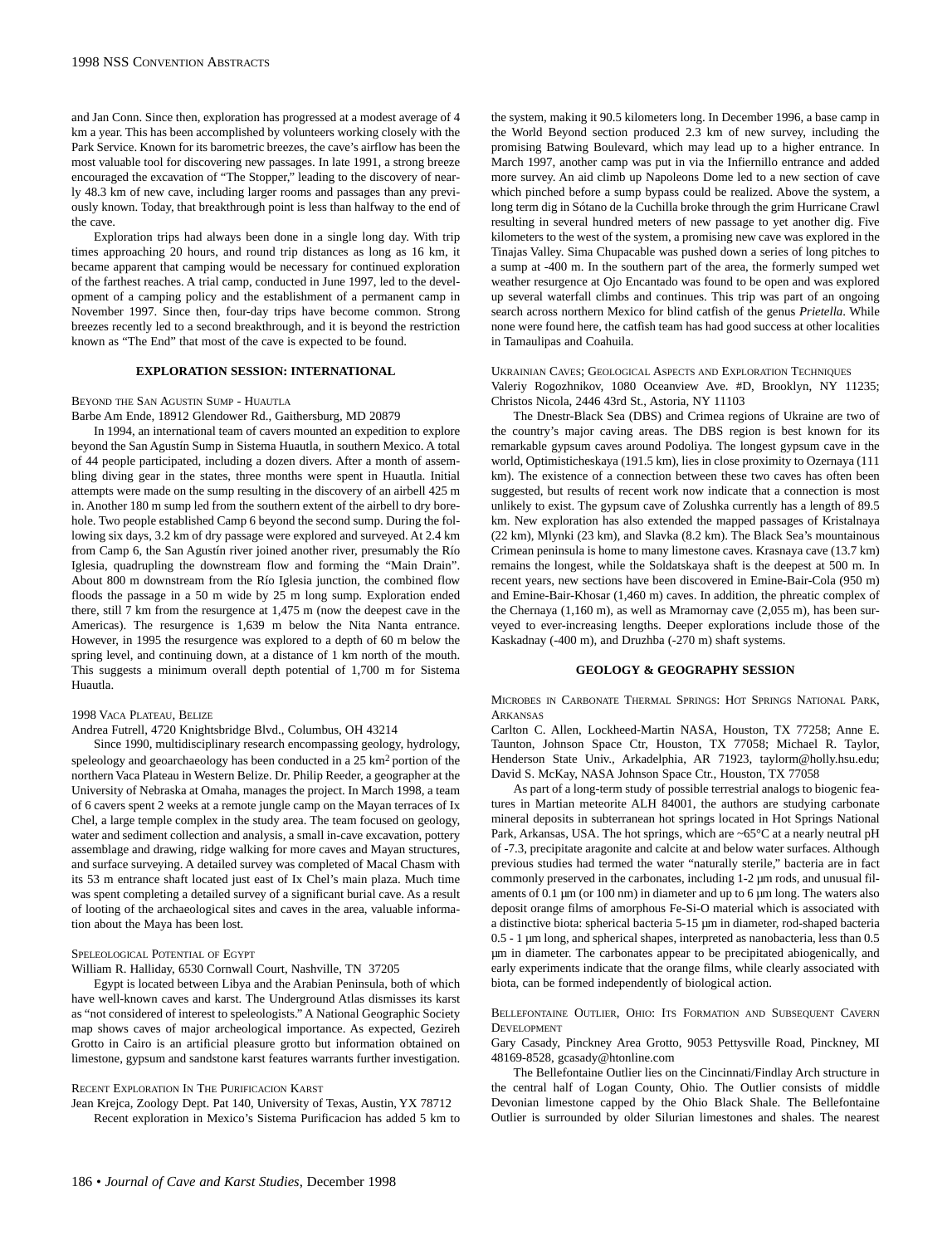other Devonian outcrop begins 75 to 100 km to the east, and trends northnortheast. The whole Bellefontaine Outlier is a karst-dominated feature consisting of sinkholes being filled for the past 10-15 Ka by recent glacial till. Many of these sinkholes dot the landscape and need to be investigated. Zane Shawnee Caverns is developed in an east-west fissure with the south side opening down the stream valley. This allows the Black Shale to fill the top of the fissure, where it is cemented in place as a cap over the underlying chasm. The lower levels are dominated by a very small stream and passage system. They trend from the north and empty into the adjoining valley as small seeps. Presently, only Zanes and Ohio Caverns have been investigated, showing the upper levels are fracture controlled and the lower levels are vadose controlled.

#### BELL HOLE MORPHOLOGY: SPECULATIONS ON GENESIS

T. Joseph Dogwiler & John E. Mylroie, Department of Geosciences, Mississippi State University, Mississippi State, Mississippi 39762

Bell holes are conical to cylindrical dissolutional features in cave ceilings, displaying elongated vertical axes. The origin of bell holes is controversial with several mechanisms (phreatic and vadose) proposed for their origin. Phreatic mechanisms include floodwater, mixing-corrosion, and convection cells; vadose mechanisms are condensation corrosion and biogenic.

Few data on bell hole dimensions are available, and a quantitatively based definition of their morphometry is lacking. To evaluate proposed formational mechanisms, detailed morphological analysis was performed in Lighthouse Cave (30 bell holes) and Majors Cave (16) on San Salvador Island, Bahamas; Cueva de los Parajos (30) on Isla de Mona, Puerto Rico; and Roppel Cave (30) and Saltpetre Cave (16) in Kentucky; plus additional data from New York caves (8). Bell holes were profiled at 2 cm intervals along X and Y axes. Observations regarding rock texture, structure, and lithology were recorded along with a survey to determine bell hole relative positions.

Aggregate bell hole analysis indicates two major categories: cylinders, and cones. Height to width ratios range from 1.93 to 0.44. Bell holes with the greatest vertical development occur in the youngest caves, implying that vadose exposure does not correlate with bell hole development and making the vadose models unlikely. The uniformity of bell hole widths between various caves argues against mixing corrosion. The flank margin speleogenesis of the island caves eliminates floodwater hypothesis. As such, phreatic convection cells as a genetic mechanism appear favored.

A METHOD FOR ANALYZING MORPHOLOGICAL VARIATIONS OF CAVE DISSOLUTIONAL FEATURES

T. Joseph Dogwiler, John E. Mylroie, Douglas W. Gamble, Sherry Hamilton, Allison Kirkpatrick & George Phillips, Department of Geosciences, Mississippi State University, Mississippi State, Mississippi 39762

Quantitative studies of cave dissolutional features (e.g., scallops, wall pockets) have yielded a wealth of speleogenetic information. However, analyses of other dissolutional features (e.g., bell holes, cusps, etc.) are mainly qualitative, making their speleogenetic implications mostly speculative. One difficulty in studying these features is developing a means of analysis that identifies morphological variations between populations. An ongoing study of bell hole morphology required development of such a method. The resulting methodology could easily be adapted to study other types of dissolutional features and similarly shaped non-cave features (e.g. stream potholes).

Data collection entailed profiling (2-4 cm interval) of the bell holes along two perpendicular axes normal to the vertical axis. These profiles are analogous to an inverted stream profile. A statistically significant sample ( $n = 15$ -30) was collected from each cave studied. A survey of bell hole locations facilitated analysis of packing distribution and spatial patterns of morphological variation.

Data analysis began with identification of inflection points in each profile to determine the boundary between the bell hole and ceiling. For each cave, measurements of percent height versus percent width for each bell hole were plotted. Comparison of these plots with ideal shape plots (e.g., cones, cylinders, hemispheres, etc.) identified patterns in bell hole morphology. Regression analysis of these data allowed creation of an aggregate shape plot using mean bell hole dimensions. The aggregate shape plots enable comparison of morphological variations between caves and geological settings.

VARIATION IN CAVE TEMPERATURES ON SAN SALVADOR ISLAND, BAHAMAS: A PRELIMINARY ANALYSIS

Doug Gamble, T. Joseph Dogwiler & John Mylroie, Department of Geosciences, Mississippi State University, Mississippi State, Mississippi 39762

Horizontal and vertical temperature profiles between a non-tidal and tidal cave were recorded on San Salvador Island, Bahamas. Temperatures were measured and recorded approximately every 5 minutes for a 3-, and a 5-day period, using Hobo<sup>TM</sup> temperature data loggers. Temperature observations indicated that for the non-tidal cave, temperature increased from the entrance of the cave to the back (entrance mean temperature 22.0°C, back mean temperature 23.8°C). The variance in temperature observations decreased from the entrance of the cave to the back. For the vertical temperature profile in the nontidal cave, temperature increased with height above the floor (floor mean temperature 22.5°C, ceiling mean temperature 24.1°C).

The thermal environment of the tidal cave is different from the non-tidal cave. Temperature increased from the entrance of the cave to the back along the horizontal profile (entrance mean temperature 25.0°C, back mean temperature 25.6°C), while variation of temperature observations decreased from the entrance to the back of the cave. Temperatures decreased from the floor of the cave to the top of the bell hole (tidal pool mean temperature 27.5°C, ceiling mean temperature 26.1°C). In addition, temperatures directly above and below the tidal water surface displayed a symmetrical, cyclical component that coincided with the tidal cycle. Temperatures rose at high tide, and decreased at low tide. These observations suggest tidal water inside a cave may enhance atmospheric instability. Such instability may support the dissolution process of condensation-corrosion.

CO2 MEASUREMENTS AND RECENT FLOODING IN THE MAMMOTH CAVE KARST **AQUIFER** 

Chris Groves, Joe Meiman\*, Darlene Anthony; Kevin Vaughan, Deven Carigan, & Ryan Smith, Center for Cave and Karst Studies, Department of Geography and Geology, Western Kentucky University Bowling Green, Kentucky 42101

\*Division of Science and Resource Management, Mammoth Cave National Park, Mammoth Cave, Kentucky 42259

Interstitial fluids within the sediments beneath Charons Cascade in the River Styx area of Mammoth Cave were found to have CO2 pressures an order of magnitude higher than the stream waters flowing on top of the sediments. Dissolution and downward cave growth thus might be occurring beneath these clastic deposits. This has generally been assumed to be negligible.

Intensive study of the Logsdon River, one of Mammoth Cave's and the Turnhole Spring Groundwater Basin's major underground streams, is also underway. There, results indicate the importance of both in-cave and external sources of CO2, the major control on the water's ability to dissolve limestone. A single storm in March of 1997 (over 20 cm of precipitation in 12 hours), which caused the river level to rise over 28 m in less than 15 hours, has provided bounding conditions for the river's hydrologic and geochemical conditions, and their rates of change. Abandoned conduits within parts of the aquifer that rarely ever see water flooded rapidly, with a maximum rate of about 8 m per hour.

## PHREATIC AND VADOSE FEATURES IN VOLCANIC CAVES IN KENYA

William R. Halliday, UIS Commission on Volcanic Caves, 6530 Cornwall Court, Nashville, Tennessee 37205

In Kenya, several extensive caves in unusual volcanic rocks present an interesting interface between karst and pseudokarst. Some of the caves have phreatic and vadose features like those of karstic caves. Located in tuff along one wall of a gorge, Gigglers Caves largely consist of an elongated multilevel network, rounded to elliptical in cross-section, with small rounded chambers. Local stream erosion is present, and some minimally developed karren. On Mt. Elgon, some voluminous caves appear to have a similar origin. These include Kitum Cave, Makningen Cave, and at least the upper Chepyanili Cave. Here the bedrock consists of a confusing complex of agglomerate, tuff, and lake bed deposits with extensive organic components and soluble salts. They are used as salt licks by wild and domestic animals. Makningen Cave is especially suitable for speleogenetic study. It is primarily a borehole passage 50-70 m wide and 10-20 m high. A large dome-shaped upper level is present, as are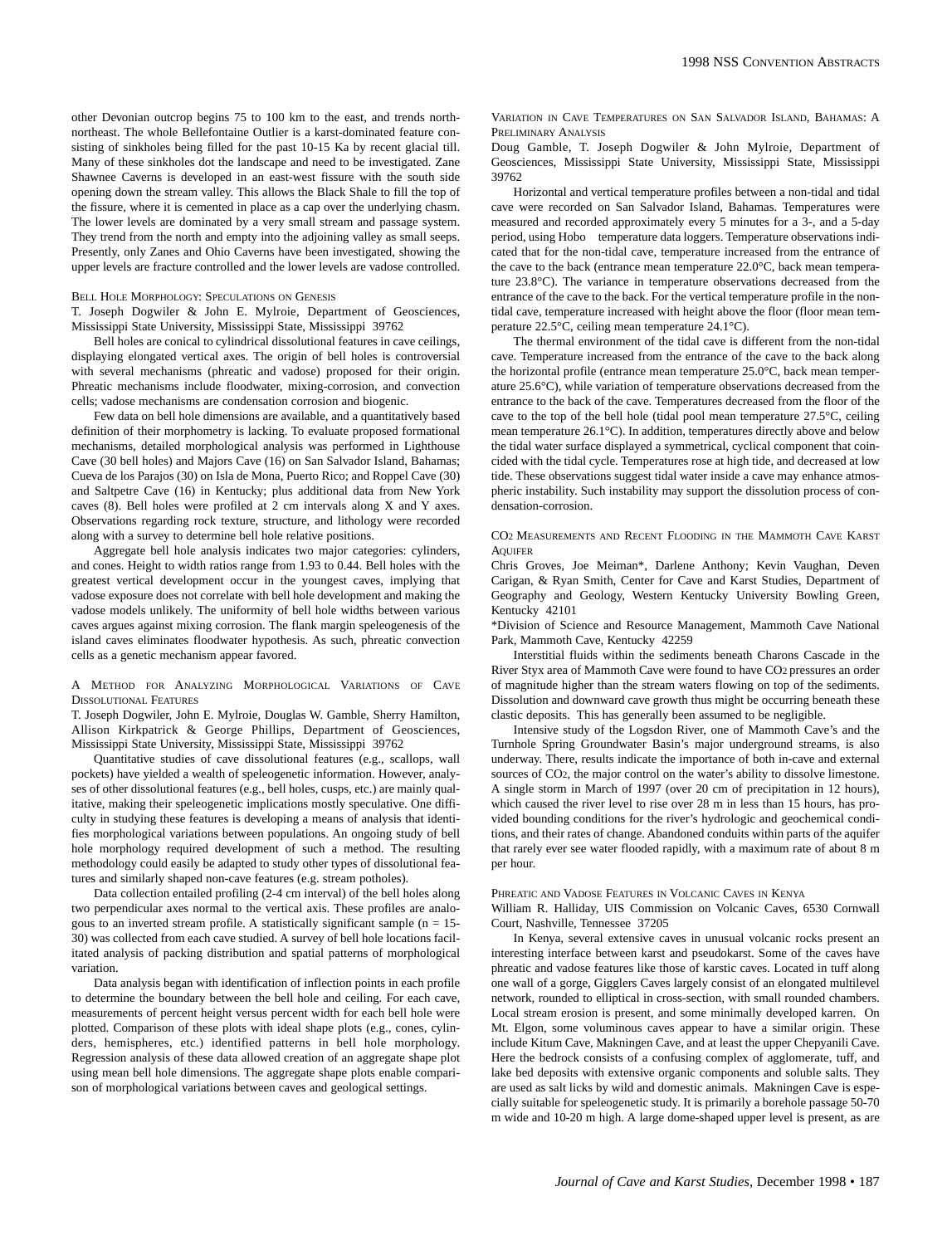a small stream channel and a shallow breakdown dome. A vertical lava flow enters its borehole passage from the dome chamber. Depositional features are scant. Only superficial observations have been made in these caves, and intensive speleogenetic studies are needed.

SIDERITE WEATHERING, A RARE SOURCE OF CO2 FOR CAVE GENESIS: THE EISENSTEIN STOLLEN SYSTEM AND ADJACENT CAVES IN THE IBERG, HARZ MOUNTAINS, GERMANY

Stephan Kempe, Geological-Paleontological Institute, Schnittspahnstrasse 9, D-64287 Darmstadt, Germany, kempe@bio.tu-darmstadt.de

Genesis of limestone caves depends on how and in what amounts CO2 is available. Probably >90% of cave-generating CO2 is soil-derived and infiltrates the rock through seepage or river sinks. Internally either mixing-corrosion or, probably more important, the slow kinetics of carbonate dissolution near saturation carry the dissolution potential far into the rock. But other sources of acid anhydrites can be important also. Best known is the example of Carlsbad Cavern where oxidation of ascending H2S provided dissolution potential.

The investigation of the Eisenstein Stollen System, a labyrinthic 5 km of irregular natural halls connected by short mine passages in isolated Middle Devonian reefal limestones in the southeast corner of Iberg Mountain, Harz Mountains, Germany, illustrates the importance of yet another CO2-generating process: siderite weathering. When siderite (FeCO3) is oxidized, CO2 is liberated and the iron oxide mineral goethite forms. The limestone of the Iberg was infiltrated with Mg- and Fe-bearing solutions transforming the limestone partly into dolomite and siderite. The siderite started to weather when the groundwater level sank enough to allow oxygen into the ore body. Due to the *in situ* liberation of CO2, isolated caves, partly filled with clayey geothite, started to form started to form around the ore bodies. The goethite was mined for iron until the end of the last century. Unconnected Frankenberg Höhle, Biese Schacht, Kernberg Schächte, and Iberger Tropfsteinhoehle, a show cave, add another 3 km of passages, halls and pits.

## DISSOLUTION KINETICS OF LIMESTONES AND DOLOMITES FROM ISLA DE MONA, PUERTO RICO, IN RELATION TO CAVE DEVELOPMENT

Myrna I. Martinez & William B. White, Department of Geosciences, The Pennsylvania State University, University Park, Pennsylvania 16802

Isla de Mona is a 6 km diameter carbonate island located in the Mona Passage between Puerto Rico and the Dominican Republic. The island consists of an upland plateau with sea cliffs on three sides and an escarpment dropping down to small beach areas on the south side. Large flank margin caves have developed near the contact between the limestone and the dolomite. A laboratory investigation was initiated to interpret the distribution of Isla de Mona caves in terms of the dissolution kinetics of the carbonate rocks.

The relative dissolution kinetics of the Lirio Limestone and the Isla de Mona Dolomite were determined by dissolving discs of various samples in CO2-saturated solutions. Uptake of dissolved carbonate was determined by monitoring pH and specific conductance as a function of time. Initial rates for limestones averaged 12.53  $\mu$ mol m<sup>-2</sup> sec<sup>-1</sup> compared with 8.53 for dolomite. The rate curves had similar shapes. The limestone rates are comparable with those measured on single crystal calcite but the dolomite rates are higher than rates measured on Paleozoic dolomites.

Karstification of the Lirio Limestone takes place rapidly both because of the intrinsic chemistry of the rock and because of the large surface areas due to the porous character of the limestone. Because of the included calcite and perhaps also because of the porous surfaces, the Isla de Mona Dolomite dissolves substantially faster than the impermeable Paleozoic dolomites. Karstification within the Isla de Mona Dolomite would not be excluded from considerations of kinetics alone.

DELINEATION OF GROUNDWATER SPRING BASINS IN RUTHERFORD COUNTY, TENNESSEE: A FIRST STEP IN UNDERSTANDING SINKHOLE FLOODING

Albert E. Ogden, Department of Geography and Geology, Box 9, Middle Tennessee State University, Murfreesboro, Tennessee 37132

Groundwater tracing was utilized in three spring drainage basins of Rutherford County, Tennessee, for the purpose of understanding present sinkhole flooding problems and planning for future growth. Ten successful dye traces were conducted. Seven traces went to Bushman Spring enabling the calculation of a drainage basin size of 26.4 km². One tracer traveled a distance of over 8 km in 3 days. Double Springs is a sub-basin within the larger Bushman Spring Basin. Two dye traces were conducted to Nice Mill Springs yielding a basin size of ~17.4 km². The tenth trace was to Compton Spring. More tracing is needed to this large spring to determine the recharge area. In all of the spring basins, groundwater moves through the Ridley Limestone perched above the Pierce Formation. Rapid movement of tracing agents suggests that subsurface cavities have not been clogged by human activities. Constructed geologic and topographic cross-sections, combined with two-foot contour map information, shows the karst water table is very close to the surface. As a result, natural constrictions associated with changes in cave passage size cause storm waters entering the subsurface to back up behind constrictions, resulting in flooding of upgradient sinkholes.

GEOCHEMISTRY OF CUEVA DE VILLA LUZ, MEXICO, AN ACTIVE H2S CAVE Arthur N. Palmer & Margaret V. Palmer, Department of Earth Sciences, State University of New York, Oneonta, New York 13820-4015

Cueva de Villa Luz, Tabasco, Mexico, is in deformed Cretaceous limestone at the foot of the Chiapas highlands. The cave is an outlet for H2S-rich water interpreted to be from a nearby oil-rich sedimentary basin because of its high Mg, Na, Cl, and SO4, and low silica. Two water types feed the cave through impassable inlets: (1) H<sub>2</sub>S-rich,  $pH = 6.6$ , PCO<sub>2</sub> = 0.1 atm, depositing sulfur on adjacent walls, coating surfaces with white filaments of sulfur-oxidizing bacteria; and (2) oxygenated water exposed to aerated conditions upstream from the accessible passages,  $pH = 7.3$ ,  $PCO<sub>2</sub> = 0.02$  atm, no hydrogen sulfide,precipitating iron hydroxide which recrystallizes to goethite. Cave air around Type 1 inlets has up to 130 ppm H2S. Suspended droplets of infiltrating water absorb H2S and O2, which react to form sulfur and sulfuric acid. Slow drips reach pH values as low as zero. Nearby limestone surfaces convert to gypsum by reaction with the acid. The redox reactions support a bacterial community that forms the base of a complex food chain. Folia of sulfur alternating with organic films may have formed by H2S degassing below a former water surface. The main cave stream (28°C, 290 L/sec) is cloudy with colloidal sulfur and at saturation with calcite and dolomite, but undersaturated with gypsum. The cave enlarges as gypsum falls into the stream and dissolves. Acidic water also seeps through the gypsum crust into the limestone stream bed, creating rills. In places, the walls and floor are coated with organic-rich muck in which pyrite is forming.

# BY-PRODUCTS OF H2S/H2SO4 SPELEOGENESIS

Paula Provencio, Sandia National Laboratories, Albuquerque, New Mexico 87185; Victor J. Polyak, Texas Tech University, Lubbock, Texas 79409; Cyndi J. Mosch, Loveland, Colorado 80538

This paper discusses sulfuric acid indicator by-products of H2S/H2SO4 speleogenesis found in major caves of the Guadalupe Mountains, New Mexico. Some of these speleogenetic materials are gypsum, hydrated halloysite (endellite), alunite, natroalunite, jarosite, quartz, hydrobasaluminite, todorokite, amorphous silica**,** and sulfurous alumina gel. They form as byproducts of sulfuric acid reaction with bedrock and internal sediments **(**host rocks**)**. They are found in areas protected from flood or drip waters. Host rocks are limestone and dolostone (calcite and dolomite), and siltstone and internal sediments (quartz, illite, dickite, kaolinite, illite/smectite mixed-layers, montmorillonite-rich-clay, and mica). Montmorillonite-rich clay is common only in solution cavities of Carlsbad Cavern.

Gypsum is the most abundant by-product of H2S/H2SO4 speleogenesis. It replaces dolostone or precipitates from solution both below and above the water table. Alunite, natroalunite, jarosite, and hydrobasaluminite**,** other sulfate by-products**,** formed by sulfuric acid reaction with clay. Sulfur stable isotope values of these sulfates are negative, indicating biogenic hydrogen sulfide derived from hydrocarbons. Silica released during the alteration of clays precipitated as quartz or opal. Todorokite is commonly found as black halos around pockets of altered bedrock. Late-stage secondary minerals, indirect indicators of H2S/H2SO4 speleogenesis, include uranyl vanadates (tyuyamunite and metatyuyamunite), aluminite, gypsum, gibbsite, nordstrandite, amorphous silica, and sulfurous alumina gel. Study of the H2S/H2SO4 speleogenesis of Guadalupe caves provides a general model for similar cave systems worldwide.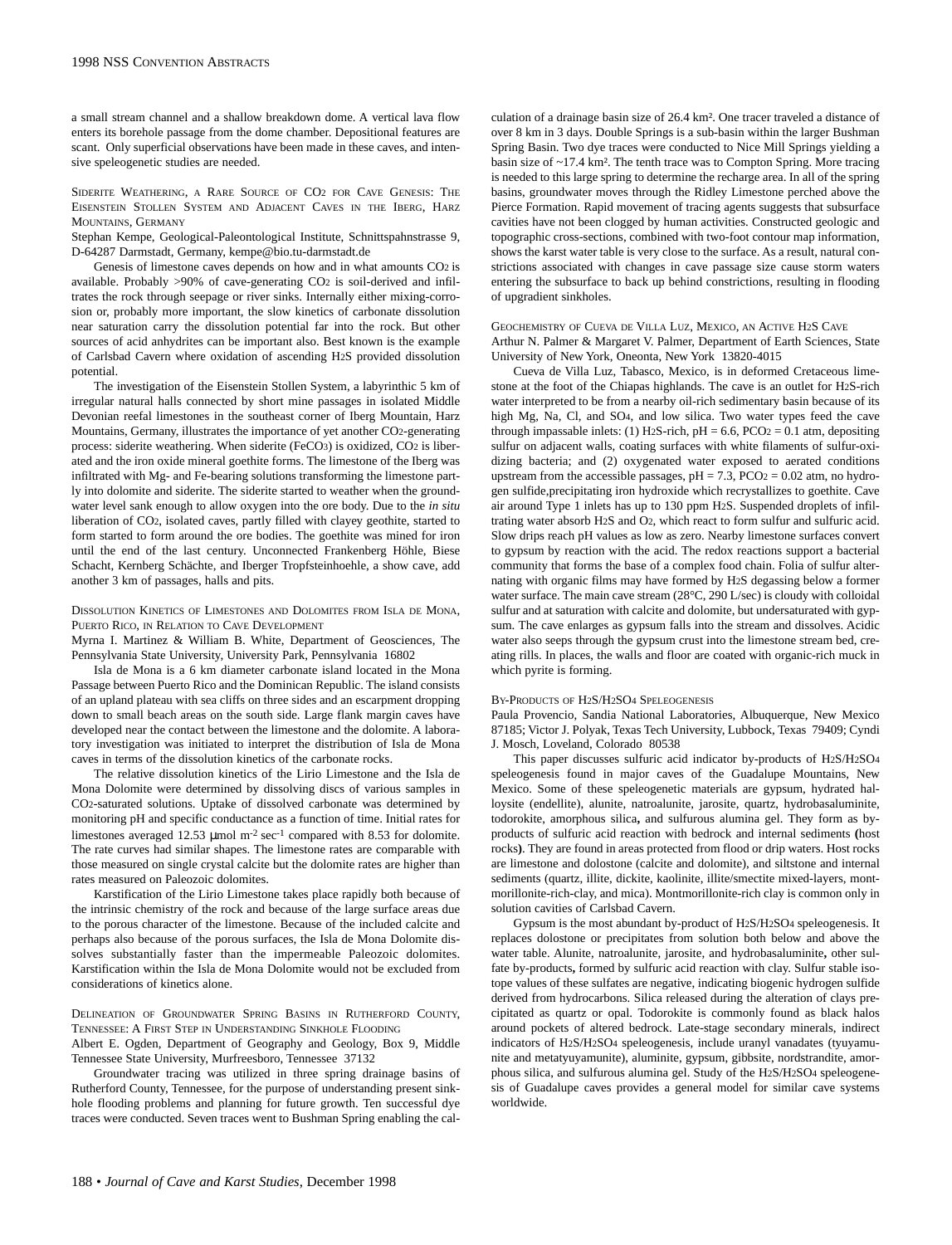REVISED AGE FOR XANADU CAVE, TENNESSEE, AND IMPLICATIONS FOR RIVER INCISION IN THE CUMBERLAND PLATEAU ESCARPMENT

Ira D. Sasowsky, University of Akron, Akron, Ohio 44325; Darryl E. Granger, Purdue University, West Lafayette, IN 47907; Don Coons, RR 1, Rutland, Illinois 61358; Pat Kambesis, 3473 Regalwoods Dr., Doraville, Georgia 30340

Xanadu Cave (Fentress County, Tennessee) is a 15 km long system on the Western Cumberland Plateau Escarpment. A minimum age of 0.91 Ma was previously assigned to upper levels of the cave based on paleomagnetic studies. To better constrain the age of the cave, we collected quartz sand for cosmogenic isotope dating, along with detailed paleomagnetic samples, at a site in the cave where a normal to reverse magnetic polarity change was found. Dating of the sand based on radioactive decay of 26Al and 10Be implies with 99% certainty that the sand was deposited prior to 2.7 Ma, and with 95% certainty that the sand was deposited prior to 3.3 Ma. The Obey River, presently 50 m below the sampling site in Xanadu Cave, is therefore downcutting at less than 20 m/Ma. This is comparable to rates obtained for the New River, Virginia, and the Kanawha River, West Virginia, but slower than rates of 30 m/Ma inferred for the Green River near Mammoth Cave, Kentucky, and 45 m/Ma for the Ohio River near Madison, Indiana. Assuming that the sediments were deposited near the river swallet, now 7.7 km upstream, the swallet is migrating upstream at more than an order of magnitude faster than river incision.

# A DECADE OF MUD MOVEMENT

William W. Varnedoe, Jr., Huntsville Grotto AL; Charles A. Lundquist, University of Alabama in Huntsville

In 1987, a peculiar mud slope in Shine Cave caught the attention of the authors. The slope has striations apparently carved by ceiling irregularities when moving mud squeezed under a step in the ceiling. Also where water drops fall from the ceiling onto the mud slope, a down-slope drip trench exists, rather than a typical drip hole. These circumstances suggested a measurement of the mud movement rate could be made. With that objective, simple plumb bobs were hung from a few points on the ceiling above the slope. Under the point of each bob, where it almost reaches the mud, a stiff vertical wire was pushed into the mud so that the wire initially aligned with the bob. After the mud moves, the wire no longer aligns with the bob and the displacement can be measured. After 4 years, the initial results of periodic measurements were reported in 1991. Measurements have continued through 1997. This decadlong data series shows a higher than typical rate during winter and spring 1991, correlating with an anomalous high rainfall period. From examination of the decade data set, the average rates are: 3 mm/yr from late 1987 through 1990; 40 mm/yr in the first half of 1991; and 3.5 mm/yr from 1992 through 1997. Measurements of the elongation of drip trenches, while not as accurate, confirm the rates from the plumb bob installations.

CAVE MORPHOLOGY AND HYDROLOGY AS MEASURES OF KARST AQUIFER **EVOLUTION** 

George Veni, George Veni & Associates, 11304 Candle Park, San Antonio, Texas 78249-4421

Caves increase in length, volume, vertical extent, and general complexity with time, and thus become better integrated components of their aquifers. These attributes can be regionally examined to determine the evolution of karst aquifers. Two aquifers in south-central Texas were studied. The Lower Glen Rose (LGR) Aquifer is shallow, and mostly gravity drained to the Guadalupe River, with a deeper component that joins the artesian flow of the Edwards (Balcones Fault Zone) Aquifer. Caves are best developed in the central portion of the LGR aquifer where groundwater circulation was first initiated. Groundwater has flowed through that aquifer's eastern and western sections for about the same amount of time, but few significant caves and springs are known in the east, where the water table has been relatively higher and groundwater circulation probably slower. In the Edwards Aquifer, caves change from dendritic conduit networks to isolated chambers from west to east, suggesting the aquifer has grown eastward, accreting major fault blocks as incising streams allow discharge from progressively lower elevations.

The degree of cave extent and complexity in assessing aquifer evolution must be determined relative to the caves in each given area. Hydrologically mature aquifers can sometimes be difficult to assess if a high degree of uniformity exists among the caves, and the nature of conduits related to groundwater piracy or other key hydrologic events is obscured. Conceptual understanding of aquifer development can be useful to groundwater modeling, management, and cave exploration.

# **HAWAII SESSION**

A SUMMARY OF SURVEY ACTIVITIES IN LAVA TUBES TO THE NORTH OF THE NORTHEAST RIFT ZONE OF MAUNA LOA, HAWAII

Dave Bunnell, Doug Medville & Ron Simmons, Hawaii Speleological Survey On the north side of the Northeast Rift zone on Mauna Loa (elev. 4171 m) on the island of Hawaii, lava flows, ranging in age from historical to about 4 Ka BP, cover an area of about 570 km2. To date, over 21 km of survey has been conducted in about 50 tubes in 12 flows below and to the north of the NE rift zone. The most productive of these are three historic flows: the 1855 flow (6830 m surveyed in 18 tubes), the 1859 flow (4600 m surveyed in one tube) and the 1935 flow (4200 m surveyed in 5 tubes). The tubes surveyed have ranged in depth from  $1.5$  to  $> 15$  m below the local surface, and in complexity, from simple unitary conduits to multiple level, braided passages.

CULTURAL RESOURCES IN CAVES AT HAWAII VOLCANOES NATIONAL PARK Bobby Camara, HAVO Cave Resources, PO Box 52, Hawai`i National Park, HI 96718

At various times during the last 2000 years, Polynesians from the Marquesas and Tahiti sailed to Hawaii and settled, eventually becoming today's Native Hawaiians. Caves were, and are, viewed by them as part of the resource base of Hawaii, and were extensively used by the people of old. Caves served as temporary or permanent habitation sites and were used for religious purposes, shelters in time of war, and storage places for food, as well as work areas. Water dripping from cave ceilings was collected in gourds or other containers, especially in desert areas. Some caves are paleontologically important, containing the bones of several species of extinct flightless birds endemic to Hawaii. Important caves were named, and political land boundaries often followed the course of large caves. Nearly every large lava tube in Hawaii Volcanoes National Park older than 200 years contains archeologically important cultural remains. These may range from charcoal deposits, to simple arrangements of pebbles used to prop gourds upright, to caves containing hundreds of petroglyphs, to habitation caves with their complement of features.

#### THE HIGHCASTLE LAVA TUBE - HAWAII VOLCANOES NATIONAL PARK Bobby Camara, Hawai`i National Park, HI 96718

Jim Kauahikaua & Carl Thornber, U.S.G.S., Hawaiian Volcano Observatory, Hawai`i National Park, HI 96718

The volcanic nature of Hawaii and the kind of lava erupted allows for the formation of sometimes extensive lava tube systems. Lava tubes are more commonly found on the younger, less weathered volcanoes, such as Mauna Loa and Kilauea on the island of Hawaii. The lands that comprise the 97,000 hectares of Hawaii Volcanoes National Park were formed by lava flows from the summits and rift zones of both volcanoes. We have been able to observe and gain some insight as to the formation and evolution of lava tube systems during an ongoing eruption on the east rift zone of Kilauea. A three year old lava tube was entered, mapped, and its features inventoried in the winter of 1997. A suite of unusual secondary minerals was collected and analyzed, and lava features in the cave were described and analyzed. An attempt was made to correlate observations made while the tube was active, and those made during exploration. Location(s) of skylights, size and shape of the tube, locations of mineral deposits and lava features, as well as surface features, were all examined to ascertain if patterns existed which would account for our observations. The youth of Highcastle offered a unique opportunity to focus on the apparently transient features only found in recently formed lava tubes.

#### HAWAII CAVES 1958-1998

William R. Halliday, 6530 Cornwall Court, Nashville, TN 37209

Systematic speleology began in Hawaii in 1958, with publication of an initial report in the *NSS Bulletin*. The ill-fated fallout shelter program of the 1960s identified and published the locations of numerous caves. In 1970, Frank Howarth and Fred Stone initiated biological studies that radically changed scientific understanding of insect evolution. Later in the 1970s, stud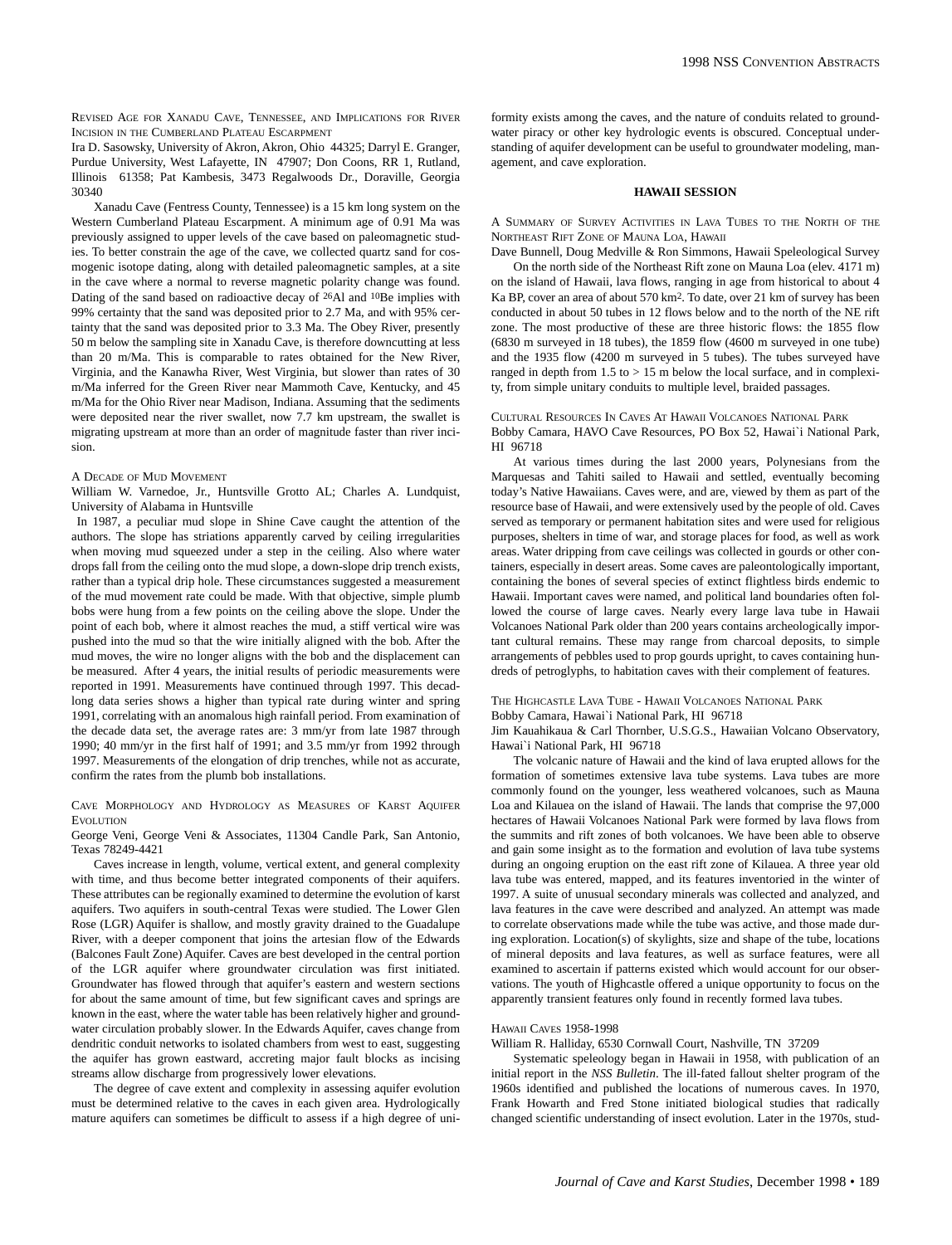ies by mainland and overseas speleologists began to accelerate. Most of the body of knowledge comprising today's mainstream of Hawaiian speleology accumulated following formation of the Hawaii Speleological Survey in 1989. The number of known caves has increased to more than 1,200, including the world's longest lava tube cave (Kazumura Cave, with 60.2 km mapped). More than 100 km of cave passages has been mapped. Collaboration with planetary geologists led to discovery and investigation of a new type of cave at vents for nodules of ultramafic xenoliths. New types of sheet flow caves have been found in Kilauea Caldera, and numerous hollow lava tumuli of several types. The deepest pit in the United States is either on Hualalai Volcano or on Molokai Island (the latter pit is mostly water-filled and re-measurement is needed).

#### LAVA RISE CAVES IN KILAUEA CALDERA, HAWAII

William R. Halliday, Hawaii Speleological Survey, 6530 Cornwall Court, Nashville, Tennessee 37205

A lava rise is a large lava tumulus found on some flow fields of basalt, such as the Kilauea Caldera, Hawaii. Like other tumuli, they result from injection of very fluid lava beneath a deformable plastic crust. Many undergo partial deflation after their margins have solidified, resulting in a central depression or collapse surrounded by a boundary ridge one to several meters high. In some cases, a cavernous space persists within the boundary ridge and between it and the central depression. It can extend several meters outward from the high point of the boundary ridge. Sometimes extensive, complex feeder and/or drain tubes are present. The classical case approximates the shape of a hollow donut, but commonly, only segments of the ring are present. A few of these unusual caves have been investigated and the consistency of their internal structures is not clear. They appear to be more closely related to flow lobe caves than to "ordinary" hollow tumuli, but a deep fissure cave thinly lined with accreted lava in the middle of one central depression raises a question about the route of the lava injection. One of the boundary ridge caves has been mapped to the margin of an unrelated adjoining conical tumulus.

## CULTURAL RESOURCES IN NORTH KONA LAVA TUBES

#### Doug & Hazel Medville, Hawaii Speleological Survey

A variety of structures and artifacts found in lava tubes in the North Kona district, Hawaii are evidence of former and ongoing use by native Hawaiians. These include walls, steps into pukas, rock rings, platforms, and other structures. Tube use is evidenced by offerings placed at entrances, as well as twigs and shells found inside the tubes. Although several of the features observed while surveying in the tubes have been described in the archeological literature, other features, so described, are no longer to be found as a result of their removal from the tubes by unknown persons. As development continues in the North Kona district, cultural features found in the lava tubes are expected to continue to diminish.

#### **HISTORY SESSION**

LOST CAVES OF HARRISON AND CRAWFORD COUNTIES, INDIANA John Benton, 208 West 19th Street, Huntingburg, IN 47542

Harrison and Crawford Counties, bordering the Ohio River in southern Indiana, have long been known to cavers. Some 800+ caves for the side-byside counties are listed in the Indiana Cave Survey database. Famous show caves, such as Wyandotte and Marengo Cave, are here, as well as the 30+ km Binkley Cave System. At least 18 caves in these counties have been physically closed or "lost" so that present entry by cavers is not possible because of natural cave-in, sealing during highway construction, being bulldozed shut by owners, flooding, quarrying, or inadequate knowledge about the location of the entrance. The existence of these once open caves is documented with newspaper articles, photos, and word of mouth and hand-me-down stories. These caves await rediscovery by persistent cavers. From the known clues, some of the lost caves may prove to be quite extensive and/or very beautiful.

#### RALPH WALDO EMERSON AND MAMMOTH CAVE

Joseph C. Douglas, 325 Richland Avenue, Watertown, TN 37184

Although speleohistorians have long known that Ralph Waldo Emerson visited Mammoth Cave sometime in the 1850s, recent research in his journals and letters has yielded additional information about his trip to Kentucky and the cave. Of particular interest is Emerson's lengthy letter to his wife, Lydian, which details his two tours into Mammoth Cave in June 1850. Emerson was impressed by the natural features of the cave as well as the theatrics and other elements of the tour. The Mammoth Cave experience made a lasting impression upon Emerson and provided the seeds of ideas which later emerged in his essay "Illusions."

#### HISTORIC CAVES OF THE MATTERHORN REVISITED

Cato Holler, Jr., P O Box 100, Old Fort, NC 28762

Following the 1997 International Congress of Speleology in Switzerland, the author spent some time in Zermatt, climbing and investigating local historic caves.

During an ascent of the Matterhorn, a shallow cave was visited on the east face near the Hornli Ridge, at an elevation of 3,811 m msl. Due to its strategic location, this grotto has been used as a bivouac on numerous occasions by climbers. In 1868, three years after the first ascent of the Matterhorn, a small wooden hut, protected by dry stone walls, was constructed out from the cave mouth to increase the shelter's capacity to accommodate 7 or 8 stranded climbers. Over time, the hut fell into progressive stages of disrepair, and by the turn of the century it was all but gone. In 1915 the Solvay Hut was established 192 m above the cave. This is still the mountain's highest emergency shelter.

A second historic cave, the Gouffre Des Busserailles, a few kilometers south of the mountain across the Italian border, can still be seen for a small fee. It has an impressive narrow, sinuous glacial gorge, and is about 100 m long and 33 m deep. It was first entered in November 1865 by the Alpine guide, Jean-Antoine Carrell, who was lowered by others into the chasm. They soon built a plank walkway so everyone could explore the cave. Edward Whymper was also impressed and referred to the cave in his classic treatise, *Scrambles Amongst the Alps in the Years 1865-69*.

THE SALTPETER MINING HISTORY OF VIRGINIA CAVES: AN INVENTORY AND COMPENDIUM IN PROGRESS

David A. Hubbard, Jr., P O Box 3667, Charlottesville, VA 22903

From the mid-18th century until 1865, many Virginia caves were used for the extraction of saltpeter, with the most intense mining occurring during the Revolution, the War of 1812, and the Civil War. During recent years an active inventory of these caves and their contents has been in progress, using historic documents, oral tradition, and artifacts to rediscover sites. Aspects of the physical remains were recorded, which reveal a wide array of variation in tools used, sediment types exploited, where leaching took place, where water was collected, types of vats used, and sometimes when a passage was worked and by whom. Ongoing research indicates that 94 caves were mined for saltpeter within the present geographic limits of Virginia. This inventory also entails the compilation of previous documentation. Older photographs and slides of mining evidence are sought for duplication and inclusion in the compendium. All saltpeter mining remnants and artifacts are protected by the Code of Virginia.

## THE TOMBIGBEE RAILROAD SURVEY VISITS SALTPETER CAVE

Charles A. Lindquist, 214 Jones Valley Drive SW, Huntsville, AL 35802-1724; William W. Varnedoe, Jr., 5000 Ketova Way SE, Huntsville, AL 35803-3702

Inscriptions scratched on a rock in Saltpeter Cave, Lawrence County, Alabama, record a June 8, 1887, visit by the "Tombigbee R. R. Survey". Perhaps drawn by curiosity or a cool escape, this survey party apparently departed from its assigned tasks to view the wonders of this cave with its large entrance. In doing so, the group left a lasting record of its membership on that day. It also marked an event in the fascinating history of transportation problems and opportunities in the corner of Alabama, Mississippi, and Tennessee where the headwaters of the Tombigbee River approach the northward bend in the Tennessee River. Probable identifications for four of the six survey members were made.

## THE DEMISE OF SHELAH WATERS

Larry E. Matthews, 8514 Sawyer Brown Road, Nashville, TN 37221-2403

In 1869, Shelah Waters explored extensively in Higginbotham Cave (now known as Cumberland Caverns) in Warren County, Tennessee. Tom Barr's *Caves of Tennessee* (1961) reported the local folklore that Waters was ambushed and killed in 1870. In 1990, the McGarr-Waters Papers at the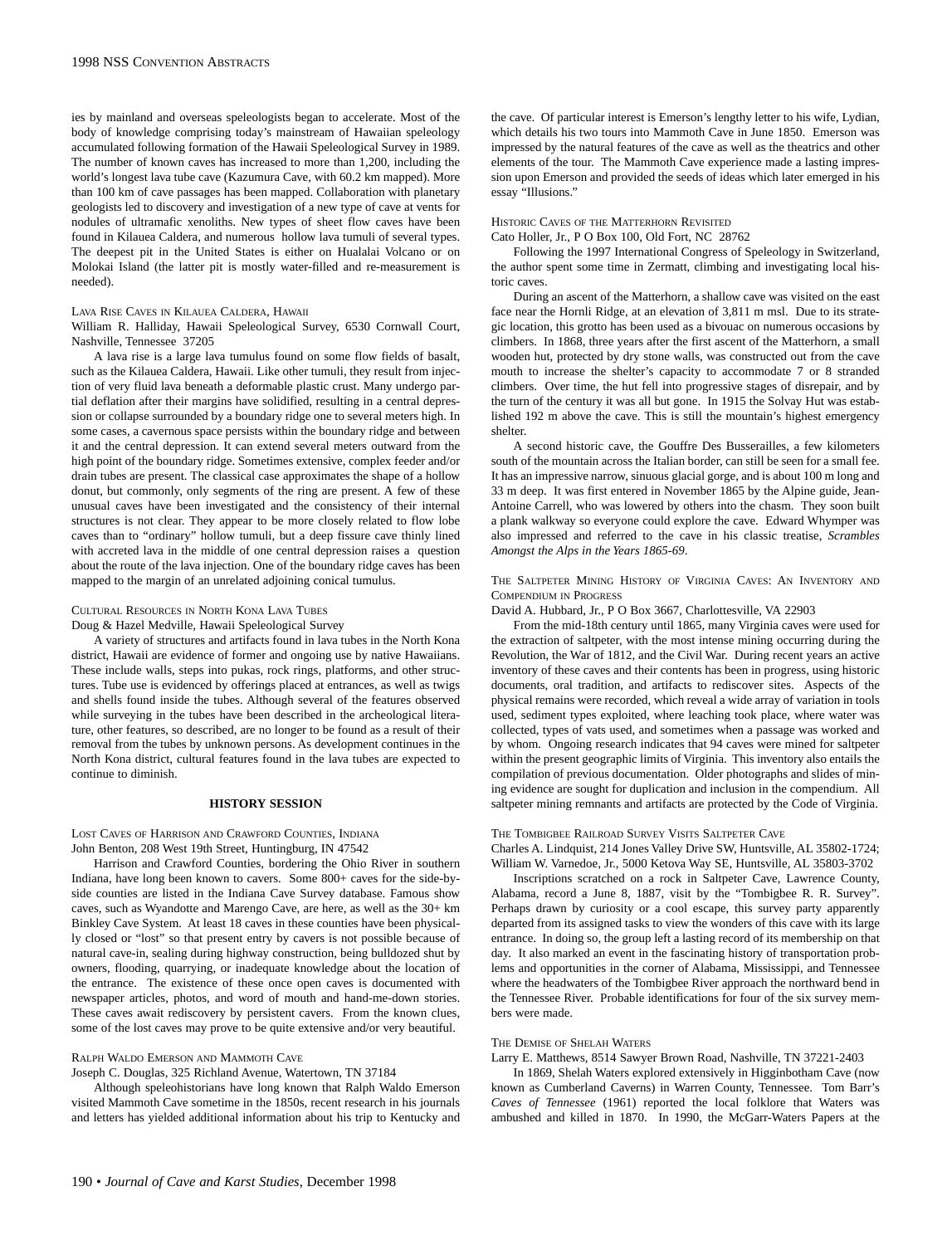Tennessee State Library and Archives were consulted, which contained documents which clearly proved that Waters was still alive as late as December 9, 1887. Subsequent research by Marion O. Smith resulted in the discovery of Waters' obituary in the February 4, 1894, issue of the *Nashville Daily American*. Based upon this new information, the author located Waters' grave in the Nashville National Cemetery. Waters' house at 407 Fatherland Street in east Nashville is no longer in existence. This past year Shelah Waters' name was found by Joseph C. Douglas in another Warren County grotto, Hubbards Cave.

#### SPELUNKING SOCIALISTS AND STUDENTS

Annette M. Oeser and James K. Oeser, 111 Orchard Valley Circle, Hendersonville, TN 37075-2415

Ruskin Cave, Dickson County, Tennessee, has been noted at least since 1808 and 1810, when deeds listed a "great cave" as a landmark of the property. Ruskin was home to a socialist commune in the late 1890s and to Ruskin Cave College (RCC) from 1904 to 1918. Graffiti in the cave shows that it has been visited by numerous people, including some adventurous individuals who belly crawled over 60 m to reach the back portion of the cave. One hundred students and two faculty members from RCC have been identified as traversing the crawl, since their names and/or initials are found past that point. Ten identifiable trips are noted that contain names or initials and a date. Two trips were led by faculty members R. J. Kelly and Virgil B. Hatley. Kelly's group (1 faculty member, 6 students) contained at least 4 females while Hatley's group (1 faculty member, 7 students) consisted of at least 5 females. The socialist commune found its home at Ruskin from 1896 until 1899. The cave was named after the noted British socialist John Ruskin, who never visited the colony. The socialists used the cave entrance extensively for canning, food storage, and dances. Several socialist names appear before and after the crawl. C. W. Broeg, the stonecutter for the commune, chiseled his name before the start of the crawl. Other socialists entered the back of the cave on September 9, 1899, before the colony dissolved and the cave property was sold.

#### CAVES AND CIVIL WAR ARMIES IN THE CHATTANOOGA REGION

Marion O. Smith, P O Box 8276, U T Station, Knoxville, TN 37996-0001

Some caves in southern Tennessee, northeastern Alabama, and northwestern Georgia relate to movements of Civil War armies. On or near the routes the armies traveled were caves worked by the Confederates for saltpeter or springs with associated passages. Over a dozen of these caves were visited by Union troops during the last half of the war. Some were entered during the Chickamauga-Chattanooga campaign while others were subsequently toured by railroad guards or transient soldiers. Two of the caves, Lookout and Nickajack, received heavy visitation by men from both sides. Many of these military tourists have been identified.

## **PALEONTOLOGY SESSION**

A MODERN AND HOLOCENE BONE SITE IN WHITE CROSS BONE CAVE, TENNESSEE Frederick Grady, Department of Paleobiology, MRC 121 NHB, Smithsonian Institution, Washington, D.C. 20560; Laurie Adams, 76 Lavale Avenue, Asheville, NC 28806

The surficial deposits in White Cross Bone Cave, Cocke County, Tennessee include 10 species of mammals and several birds. The well preserved nature of the material is suggestive of an owl roost or natural trap. An owl roost is suggested by the dominance of several species including *Sigmodon hispidus* [Hispid cotton rat], *Microtus pinetorum* [pine vole], and *Blarina brevicaduda* [short-tailed shrew], and the shallow depth of the cave such that small animals would likely survive a fall and be able to climb out of the cave. A test pit 30 cm deep reveals a similar fauna though less well preserved. None of the species in White Cross Bone Cave are extinct and all are found in the local area today.

NEW FINDS OF PLEISTOCENE TAPIRS FROM TENNESSEE, VIRGINIA, AND NORTH **CAROLINA** 

Frederick Grady, Department of Paleobiology, MRC 121 NHB, Smithsonian Institution, Washington, D.C. 20560; David A Hubbard, Jr., Virginia Cave Board, PO Box 3667, Charlottesville, VA 22903; Cato Holler, Jr., O Box 100, Old Fort, NC 28762

Six new discoveries of Pleistocene tapirs are all referred to as *Tapirus veroensis* based on size. The Tennessee specimens consist of an upper second molar from Blue Spring Cave, White County, a lower first molar from an unnamed cave in Montgomery County, and the diaphysis of a femur from Upper Buffalo Mountain Cave, Washington County. All are new county records of *Tapirus* in Tennessee. The Virginia specimens consist of an upper fourth premolar or first molar from Slip Sliding Away Cave, Scott County, and an upper first or second molar from Lost Lake Cave also of Scott County. Both Virginia specimens are from newly discovered caves. The North Carolina specimen is a partial upper molar from Blowing Springs Cave, Swain County and is the first cave record of *Tapirus* from the western part of the state. All 5 teeth have had their roots chewed off by rodents, probably *Neotoma magister* [eastern woodrat], and the femur also exhibits evidence of rodent gnawing.

NEW PALEONTOLOGICAL CAVE RESOURCE FINDS IN VIRGINIA David A. Hubbard, Jr., PO Box 3667, Charlottesville, VA 22903 Frederick Grady, Department of Paleobiology, MRC 121 NHB, Smithsonian Institution, Washington, D.C. 20560

A new inventory of paleontological resources in Virginia caves has yielded significant new records. Records include additional fauna at known paleontological sites and new sites. New sites appear to represent accumulations by wash-in, pit-fall, pack-rat hoarding and visitation. New records of extinct fauna include: *Arctodus simus* [short-faced bear], *Mammut americanum* [mastodon], *Mammuthus primigenius* [woolly mammoth], *Tapirus veroensis* [vero tapir], *Platygonus compressus* [flat-headed peccary], and *Bootherium bombifrons* [musk ox]. Goals of the Paleontological Resource Inventory Of Virginia Caves (PRIOVAC) include: 1) determining the context of deposits; 2) taxa inventory; 3) communicating with fellow cavers about the importance of paleontological resources and appropriate protocols when suspected paleontological resources are discovered. The paleontological resources of Virginia caves are protected by the Code of Virginia.

# **RESCUE SESSION**

THE USAR STRETCHER: A NEW LITTER FOR CAVE RESCUE Jay Kennedy, 408 Mason Street, Marshall, MN 56258

The USAR - Urban Search and Rescue Stretcher- was developed from the Neills-Robertson stretcher. The self-contained unit includes a detachable semirigid plastic drag plate, Cordura nylon fabric-covered foam and plastic stretcher body, integral fiber pile exposure bag, removable head support and attached rigging straps for both horizontal and vertical lift of a casualty. It is adjustable to fit a wide range of patient sizes, from children to large adults. It is lightweight (9.9 kg) and compact, rolling down to 25 cm x 76 cm. Placement of a patient in the USAR can be done without rolling the casualty, using as few as two rescuers. The USAR encircles the patient, acting as a full-body splint. It has a very low profile for tight cave passages and can be dragged through mud or over rock and gravel, protected by the plastic drag plate. Vital signs are easily assessed with minimal manipulation of the litter straps. The USAR is x-ray translucent and contains no metal. The USAR is an excellent evacuation aid for caving groups exploring remote cave systems or for rescue caches.

A SELF RESCUE TECHNIQUE FOR DEALING WITH THE EDGE OF A DROP Cindy K. Heazlit, 5672 Bluegrass Lane, San Jose, CA 95118-3513, cheazlit@ix.netcom.com

One of the challenges of vertical caving is negotiating the edge of a drop. The caver must deal with loose rock, overhangs, and excess friction when the rope touches the rock. These hazards are increased in a self rescue situation. Some of the rescue hazards can be mitigated through proper patient preparation and a special edge technique. In the first phase of the technique, the rescuer prepares the patient by placing them in a chest harness. A quick attachment safety and an ascender are clipped to the patient's seat harness. A carabiner or pulley is clipped to the leg loop of the harness. The main line runs through this entire system. The rescuer also attaches a safety ascender and an ascender to their own harness. In the second phase of the technique, the main line and patient are hauled to the top of the drop. In the third phase, the rescuer clips into the main line with the safety and runs the tail of the line through the harness ascender. The rescuer squats at the edge of the drop, and pulls in as much of the tail as possible. The rescuer then stands up, hauling the patient up.